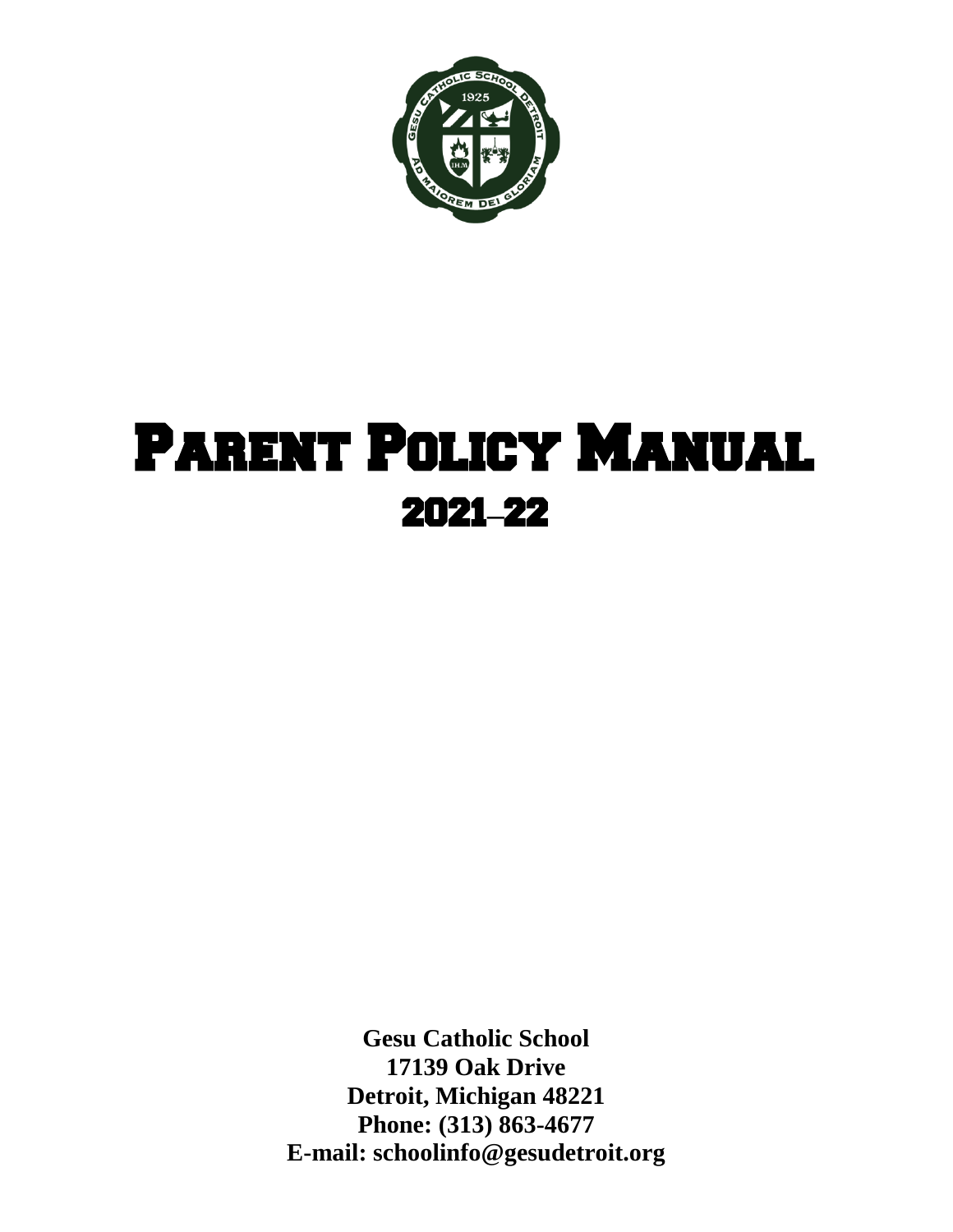# **Table of Contents**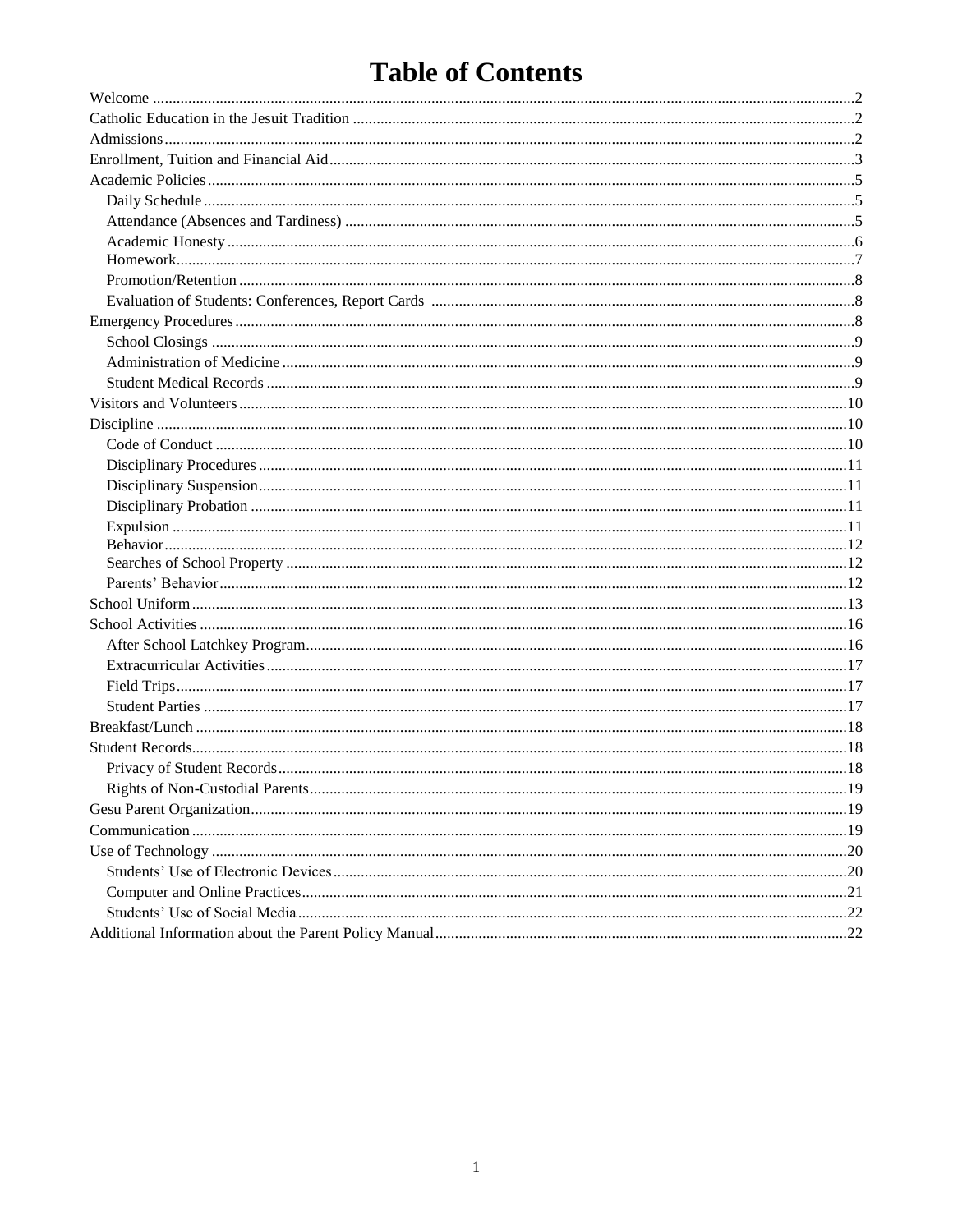## **Welcome**

Welcome to the Gesu Catholic School community. We are pleased that you have chosen Gesu as your child's school. By doing so, you are joining a unique community of students, parents, and teachers who believe that education should be about learning and growing. We seek to provide an education that instills responsibility, cultural appreciation, and strength of mind and character.

Gesu School is committed to the Catholic faith and its values, to academic excellence in the Jesuit tradition of education, and to fostering a climate which builds on the strengths of the community in which we live. Our efforts to meet these goals include the following:

- Our teachers develop and integrate progressive educational programs.
- We seek to preserve and to develop the various cultures represented in our community.
- All members of the school community become involved in our students' education and the families of our school have an important role in their children's education.

Whether you are a new parent or not, you may have questions about your child's classroom experience, about school policies, or about the school community. We hope that this Parent Policy Manual will answer many of your questions, or will direct you to those who may answer the rest.

## **Catholic Education in the Jesuit Tradition**

We are dedicated to the holistic development of our students, and seek to encourage academic, social, and spiritual growth—the *cura personalis* ("care for the whole person") in the Jesuit tradition of education. As a Catholic institution staffed by committed lay people and Jesuit priests, we teach all aspects of the Catholic faith. We endeavor to produce graduates who are truly men and women for others, and who are dedicated to following Jesus' example in their lives.

As well, through the parish's Catechesis of the Good Shepherd sacramental-preparation program, we endeavor to allow our students to grow in the Catholic faith and to become Catholic adults by encouraging them to receive the sacraments of the Eucharist and Reconciliation for the first time as well as Confirmation, which leads student-candidates into Catholic adulthood.

With Gesu School being one Catholic community of students, teachers, parents, staff and clergy, we encourage everyone to celebrate our community by attending scheduled school masses and prayer services at Gesu Church.

## **Admissions**

Gesu School is operated under the auspices of the Catholic Bishop of Detroit in the Archdiocese of Detroit. The school admits students of any race, color, religion, sex, national and ethnic origin to all rights, privileges, programs and activities generally accorded or made available to students in this school. Gesu School does not discriminate on the basis of sex, race, religion, color, or national and ethnic origin in administration of its educational or employment policies, athletic or other schooladministered programs.

#### *Admission Age*

Gesu School abides by the following age requirements for admission:

• Students entering pre-kindergarten must be three years old on or before September  $1<sup>st</sup>$  of the year of enrollment.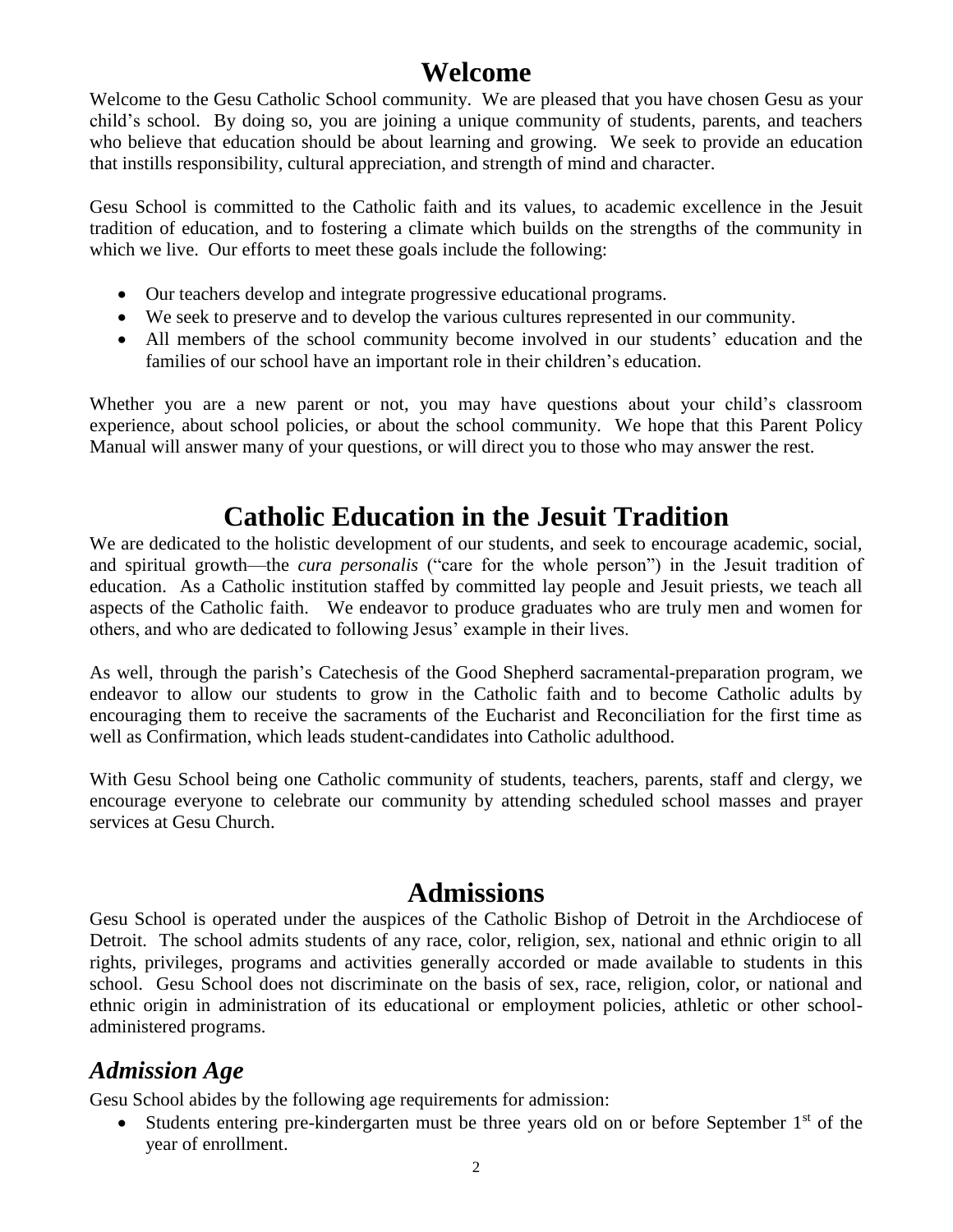- Students entering kindergarten must be five years old on or before September  $1<sup>st</sup>$  of the year of enrollment.
- Students entering first grade must be six years old on or before September  $1<sup>st</sup>$  of the year of enrollment.

All students must be capable (emotionally and intellectually) of participating in Gesu School programs.

All students entering pre-kindergarten and kindergarten should provide the following records:

- Birth Certificate
- Baptismal Certificate (if applicable)
- Immunization records

All students entering grades 1–8 must provide the following records:

- Birth Certificate
- Baptismal Certificate (if applicable)
- Immunization records
- Copy of most recent report card
- Scores of most recent standardized tests
- A pre-admissions assessment may be administered to students entering first through eighth grades if the transfer does not contain the necessary information

Students who have been diagnosed with a learning disability or other special need must provide the school with an IEP or evaluation. Gesu will only accept students whose needs can be met by the school's programs. A post-admissions test may be administered to the student for placement purposes.

The State of Michigan does not allow students to attend school without first providing proper medical records to the school. For this reason, we are required to exclude students whose immunization records are not up to date.

# **Enrollment, Tuition and Financial Aid**

#### *Financial Expectations of Parents*

Gesu School relies on its annual tuition revenues in order to operate. All families are required to sign a tuition agreement and to make tuition payments (as well as payments for other services) based upon their agreed-upon rates, and are required to do so in a regular and timely manner. Tuition rates per child for the 2021-22 school year are \$4,600 (Pre-K and  $5<sup>th</sup>-8<sup>th</sup>$  grade) and \$4,500 (Kindergarten–4<sup>th</sup>) grade). The rate for additional children from the immediate family is \$4,000 for the second child and \$2,300 for the third and each additional child. To the best of its ability through its Angel Fund, the school is committed to offering financial aid to all families that demonstrate a need and properly apply for aid in a timely manner. Each family interested in receiving financial aid must apply through the FACTS Grant & Aid process.

Gesu School contracts with FACTS (a tuition billing, management and collection service) to manage tuition accounts and financial aid for all families. Each new family should create an account with FACTS as soon as enrollment has been accepted. While families have children enrolled at Gesu School, each family is responsible for accessing and managing its online FACTS account as necessary in order to keep current with payments for all school charges. Except when otherwise arranged, annual tuition payments should be made in eleven equal installments due every month (July through May) by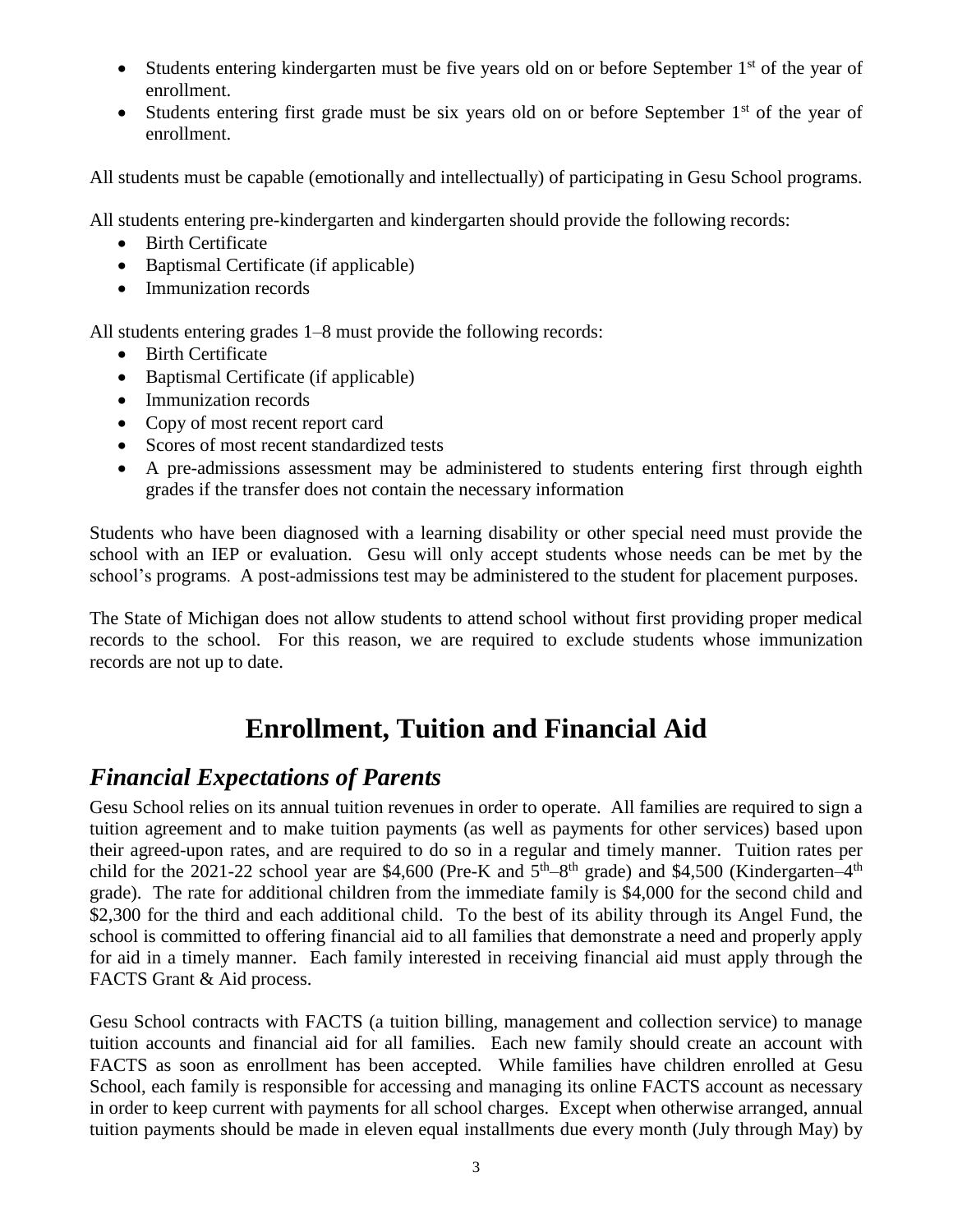an agreed-upon payment date. All tuition payments must be made in full by May 20, 2022. We accept payments in the school office by cash, check, and credit card (Visa, MasterCard or Discover). In the case of checks that are returned due to insufficient funds, a fee of \$20 will be charged, along with the bank fee charged to the school.

To enroll, each year, a family must submit a completed application for each enrolling student as well as pay a non-refundable, non-transferrable registration fee of \$300 per student. If a family submits an enrollment form without the \$300 registration fee, the \$300 charge will be billed to the family's FACTS account, with payment for that amount due at the next billing cycle. The school uses revenues from the registration fees to provide textbooks and other instructional materials to students throughout the school year. In addition, proceeds from the registration fee also help the school to pay for its use of the FACTS system.

**All balances for tuition and all school products and services must be paid in full by May 20th of each school year. No diplomas will be conferred on eighth graders nor will eighth graders be allowed to participate in graduation ceremonies until all balances on all school accounts are paid in full and funds have cleared. No grades or records will be sent for eighth graders or transferring students until all school accounts are paid in full and funds have cleared.**

After enrolling, each family is required to sign a tuition agreement. This agreement defines the tuition commitment for the family. We rely on every family to pay its tuition obligation to the school in a timely fashion. Only in this way is the school able to operate. In the event that a family falls behind on its tuition payments, it is the family's responsibility to contact the school administration and to formulate a payment plan. If a family fails to contact school administration, or fails to meet its obligation under the payment plan, the school reserves the right to withhold students' report cards and/or exclude children from school. If a family's tuition account is significantly in arrears, and the family has not demonstrated sufficient initiative in terms of bringing the account current, the school may exclude or expel that family's child as it deems necessary.

Please note as well that any families who are in arrears with payments to the school at the time of enrollment for the next school year will not be allowed to enroll their child for the next school year until their accounts are current.

**Tuition agreements between the school and individual families are completely confidential**. Gesu School pledges not to share either financial information provided by families or information regarding each family's account. **No family should share its own tuition and financial aid information with any other party.**

Students will be considered enrolled in Gesu School when a completed enrollment form is submitted; the non-refundable, non-transferrable registration fee is paid; and an account is created with FACTS, the school's tuition management and collection system. In the event a family withdraws a student for whatever reason at any time, the school is under no obligation—under any circumstances—to refund monies already paid to the school. This includes, but is not limited to, monies paid toward tuition, registration fees, the After School Latchkey program, uniforms, extracurricular activities, school events and field trips.

In order to create a stable educational environment for our students and to promote commitment to Gesu, families are expected to honor their tuition agreement for a given year once their child has been enrolled. For a family of a student that chooses to leave Gesu School after September 15<sup>th</sup> of a given school year for the reason of transferring the student to another school, the family will still be responsible for full payment of that student's entire tuition balance for the school year in question. **All**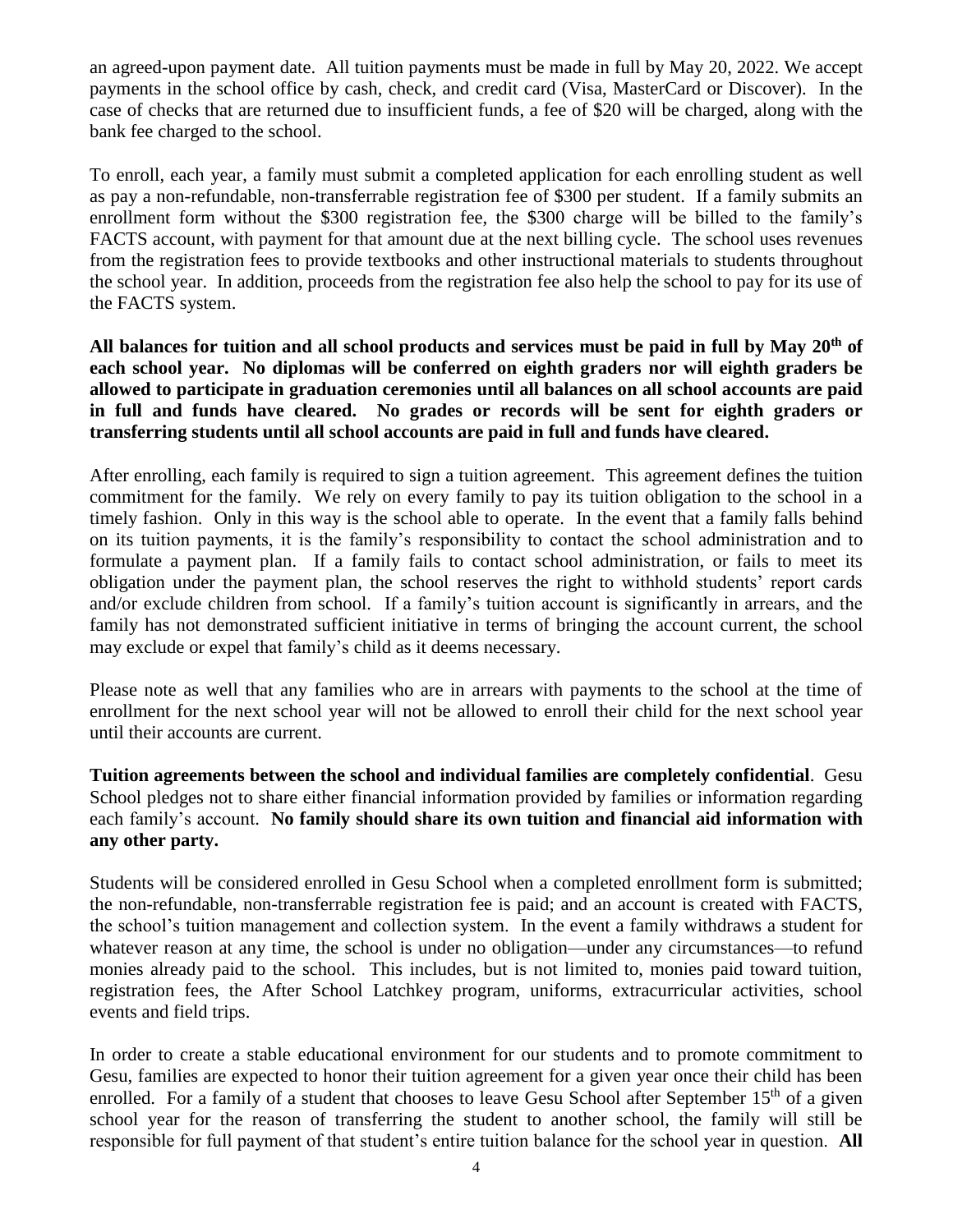**families with a student enrolled at Gesu School on or after September 15th of a given school year are responsible for payment of the entire balance of that student's tuition for the school year in which the student has been enrolled.**

## **Academic Policies**

#### *Daily Schedule*

The school day starts at 7:55 am and ends at 3:30 pm each weekday. The school building opens each morning at 7:30 am, and K–8 students may enter through the north Oak Drive door and proceed to the gym at this time. **All K–8 students are required to be in the gym no later than 7:55 am.** After morning prayer, each class will proceed to their classroom with their homeroom teacher. Prior to 7:55 am, students are not permitted in any part of the building other than in the gym. **All Pre-K students should be dropped off in the Pre-K classroom, which is accessible through the south Oak Drive door. All Pre-K students should be dropped off in the Pre-K classroom no later than 7:55 am.**

Any student who is not in the school at 7:55 am will be considered tardy. (Please see the tardy policy under Attendance.)

At the end of the day, classes will leave the building at 3:30 pm with their teachers (with the exception of students in pre-kindergarten, who will be picked up in their classrooms). Parents have three options for picking up their children:

- 1. On foot, they may meet their children on the Oak Drive sidewalk.
- 2. In their car, they may enter the school parking lot through the Quincy gate and proceed in the line of cars to pick up their children, exiting north on Oak Drive to Santa Maria.
- 3. Driving, they may enter the additional parking lot (near the parish center) via the north Birchcrest gate, park their car and wait for their children. Once they have picked up their children, they should exit the lot from the south Birchcrest gate.

Parents of K–8 students should not wait in the school hallways for their children, nor should they pick up their children at the classroom doors.

After-school care is available in the school building from 3:30 until 5:30 pm through the After School Latchkey Program. Students not enrolled in the Latchkey program who are not picked up ten minutes after dismissal will automatically be sent to the school office, and office staff will call the parent/guardian. Additionally, a \$15 fee for a late-pickup will be charged to the family's FACTS account.

If a student must leave school early, **a note explaining the reason for the early dismissal and the time requested to be dismissed must be given to the teacher at the beginning of the day** (except in cases of emergency). Parents must come to the school office to pick up their child early, and must sign out their child.

#### *Attendance*

Daily school attendance is compulsory in the state of Michigan for children six through sixteen years of age. The responsibility for compliance with the law belongs to the parent(s)/guardian(s) of the child. The school is responsible for keeping an accurate record of each student's daily attendance. The attendance record is placed in the student's permanent record each school year.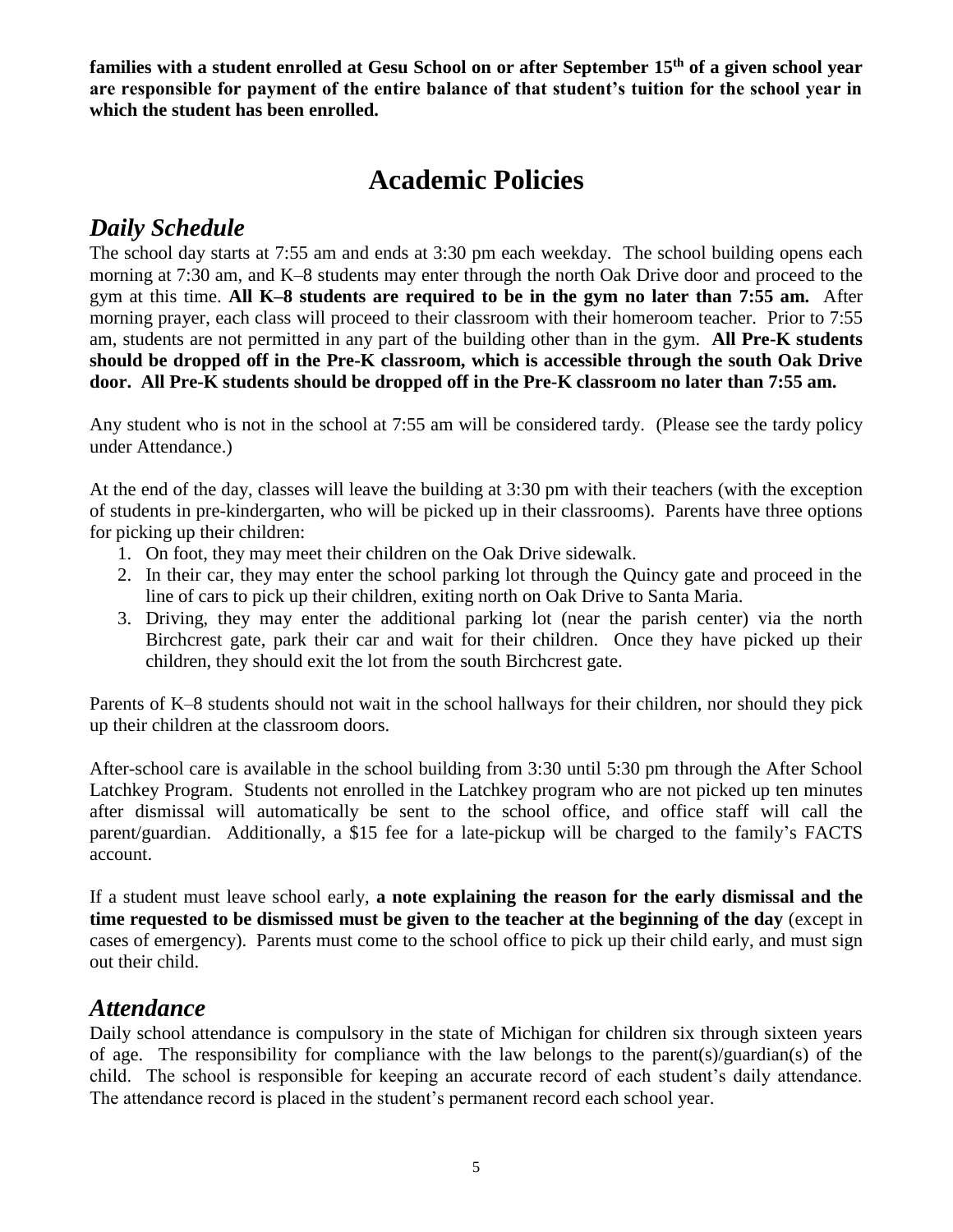#### **Absences**

Students who are regularly absent miss valuable continuity of instruction and their work is negatively affected. However, students should not attend school when it might be detrimental to their own health or to the health of others. **If a child must be absent on any given day, parents should call the office no later than 9:00 am in order to notify the school that the child will not be attending school that day.**

**Whenever a student is absent, the absence must be explained in writing**. On the day that he/she returns, **the student should bring a note from a parent or guardian (and a signed note from a medical doctor, if applicable)** for the student's teacher, which will be placed in the student's file. It is expected that students will miss fewer than fifteen (15) days over the course of the school year due to absence. In the case of any student who has more than fifteen absences during the year, the school administration reserves the right to retain that student in his/her current grade for an additional year or to require that the student transfer out of Gesu School.

Parents must request permission from the principal in advance of a student's absence for reasons pertaining to travel or to illness (e.g., scheduled surgery). Families are encouraged to plan their vacations during the school's Christmas and spring breaks. The administration reserves the right to deny permission for a student to travel at any other time during the school year unless the travel is related to a death or illness in the family. However, if permission is granted, families assume the responsibility of ensuring that students engage in learning activities that will help them catch up on missed classwork or homework. **Teachers are not responsible for providing students with homework before a student's absence.** Rather, teachers will meet with a student upon his/her return in order to review learning activities that the student missed and to help the student catch up with the rest of the class.

#### **Tardiness**

Success in school also requires that a student arrive at school on time. Frequent tardiness interferes with the continuity of a student's education and interrupts the school day for fellow students and teachers alike. In cases of excused tardiness that require a student to arrive late (such as a doctor's appointment), families should notify the school in writing as soon as possible beforehand.

Gesu School does not tolerate frequent unexcused tardiness. Any student who arrives tardy must obtain a tardy slip, which must then be given to the student's teacher, and which will be kept in that student's file**. Students may not be tardy without an excuse more than five (5) times per quarter.**  If a student demonstrates a pattern of unexcused tardiness, an Unexcused Tardy Alert form will be sent home to notify the family. **If a student has more than five instances of unexcused tardiness during a quarter, the school reserves the right to retain the student in his/her grade for the next school year.** This policy applies to students of all grade levels. Additionally, we ask for your cooperation in modeling honesty, discipline and responsibility for our students by not encouraging them to enter the building surreptitiously and by not disputing a teacher's and/or an administrator's determination of tardiness.

#### *Academic Honesty*

We at Gesu Catholic School set high standards for our students' good character. One way to accomplish this is to ensure that our students maintain academic honesty and integrity at all times. All students are expected to do their own homework, to test without using unauthorized aids and to submit their own work for all assignments.

Students should not misrepresent test materials, research information, or classwork/homework assignments as their own. All students must deny all requests made of them by other students to copy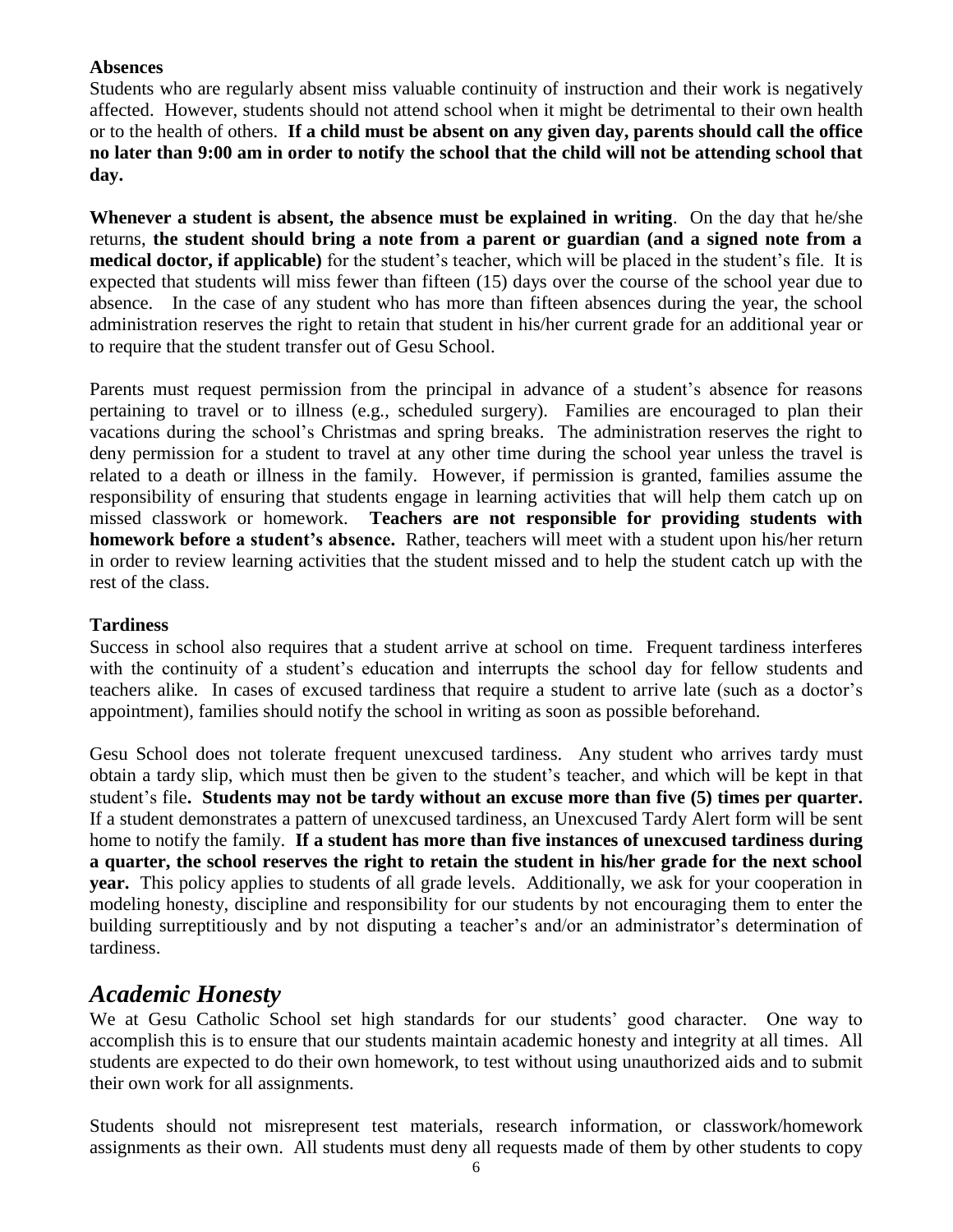classwork, homework and/or tests. These types of behaviors are the essence of academic dishonesty (or "cheating"). No forms of academic dishonesty are tolerated at Gesu School; these include (but are not limited to) the following:

- Turning in any work, or part thereof, that is not the student's own work
- Using electronic devices as a testing aid in any unauthorized manner, including (but not limited to) researching, photographing, recording or texting information
- Copying another student's (or any other person's) work and misrepresenting it as one's own
- Allowing another student to copy one's work
- Putting one student's name on another student's work
- Using a "cheat sheet" or any unauthorized material to aid in taking a quiz or test
- Giving another student help on what has been designated as a quiz or test to be completed individually
- Using any material from the Internet without a proper citation or appropriate credit and misrepresenting it as one's own work
- Tampering with a teacher's grade records or tests (this is subject to possible suspension or expulsion)
- Stealing and/or selling quizzes or exams (this is subject to possible suspension or expulsion)

Teachers and/or administrators are solely responsible for determining if academic dishonesty (or "cheating") has occurred. Consequences for academic dishonesty will be determined on an individual basis, and may include (but are not limited to) the following:

- Teacher and/or administrator contacting parents
- Student receiving no credit for the work or test in question
- Incident becoming a part of the student's permanent record
- Student being suspended
- Student being expelled

#### *Homework*

Homework is an integral part of our students' education. The purpose of assigned homework is to further academic achievement, to reinforce skills learned and to instill a sense of responsibility concerning schoolwork and study habits. The amount of homework assigned will depend on the age and the academic needs of the student.

The school recommends that each student make home study a regular evening routine. This encourages good study habits. Parents can help by:

- Providing the child with a quiet place to study
- Setting aside a regular study time each evening
- Removing distractions (television, smartphones, etc.)
- Encouraging children to share their work and to discuss their school experiences

Positive integration of home and school activities enriches a child's educational experience. We believe that mutual support and cooperation between school and home are an essential part of the educational process.

**Gesu School requires homework to be completed on time and in a manner that demonstrates effort and understanding.** Homework that is incomplete or poorly done should be corrected and resubmitted by the student. Failure to consistently complete homework requirements will necessitate a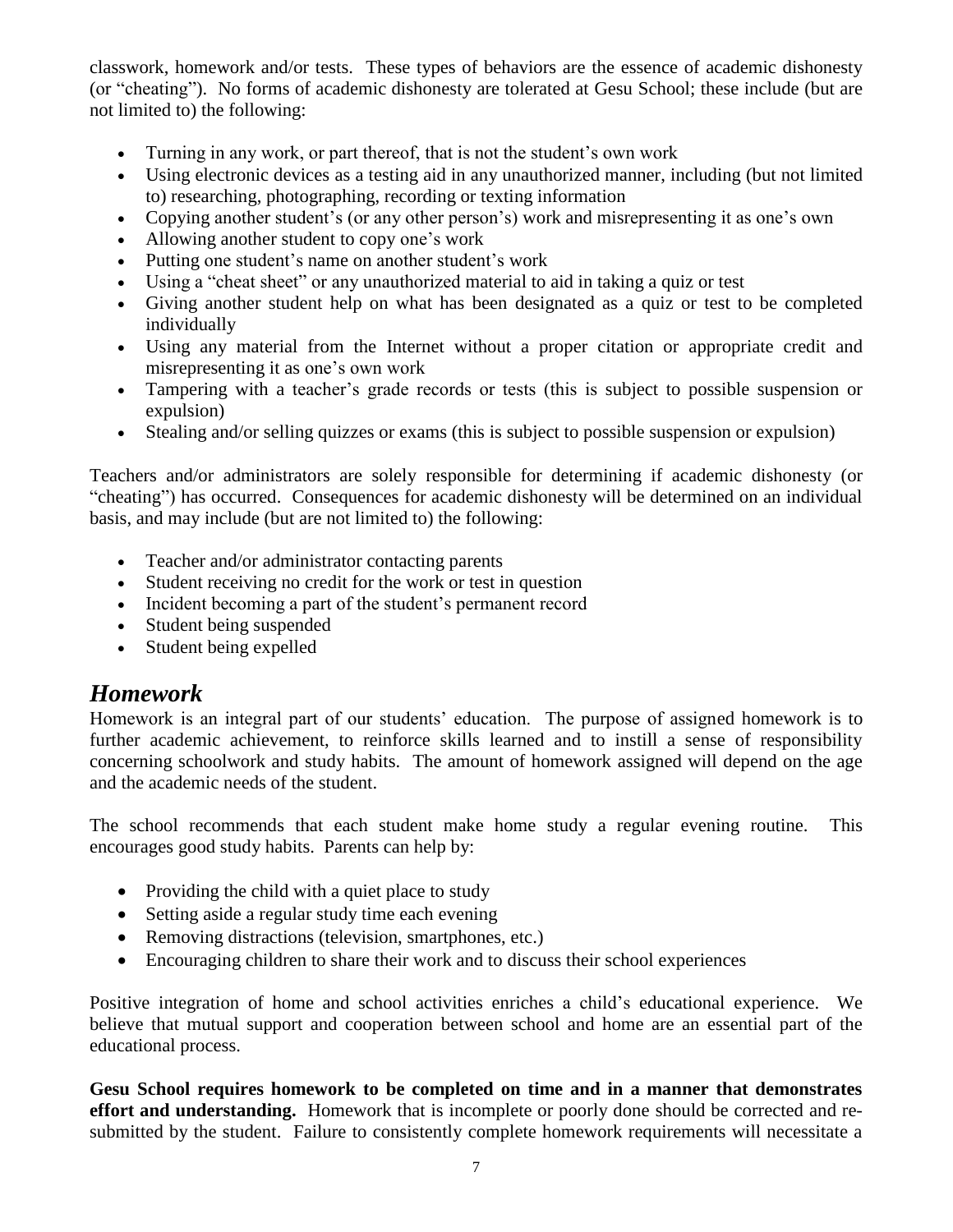conference between teacher, student, and parent/guardian. In addition, teachers may take additional measures, including recommending after-school tutoring or study time in order to ensure that homework is completed per requirements.

#### *Promotion/Retention*

The policy of the school dictates that, in most cases, it is neither preferable nor beneficial to retain students in a grade for more than one year. However, in certain cases, the possibility of retention will be considered for its possible academic, personal and/or social benefits. Whenever possible, in cases when retention is being considered, the parents/guardians of the students involved will be notified in writing. Parents are encouraged to work with teachers and administration in determining the best course of action for the student. The principal reserves the right to make the final decision regarding student promotion/retention.

## *Evaluation of Students: Conferences, Report Cards*

The school's reporting system has been designed with an eye toward promoting positive interactions and discussions between students and their families with regard to school. Twice during each school year, each family will be scheduled for a fifteen-minute conference with the teachers. **These are mandatory conferences; all families are required to attend**. At these conferences, the teacher will report on the student's academic progress and parents/teachers will discuss ways in which the child can improve during the remainder of the school year.

The school recommends that families use the report card to help students establish and meet their educational goals. Families are encouraged to analyze their child's areas of strength and to support their child's efforts to do schoolwork well. Families are also encouraged to focus on areas in which their child can improve, using the report card as a guide. In kindergarten through  $2<sup>nd</sup>$  grade, students are assessed using standards-based grading that focuses on learning and helps increase achievement. In  $3<sup>rd</sup>$  through  $8<sup>th</sup>$  grade, schoolwork is graded using the scale below:

| A | 93% - 100%    |
|---|---------------|
| B | 83% - 92%     |
| C | 72% - 82%     |
| D | $60\% - 71\%$ |
| F | 59% and below |
| Ι | Incomplete    |

Families may aid their child's progress by monitoring their child's classwork and homework with respect to the benchmarks provided on the report card. Each student is evaluated based on his/her ability to provide evidence of understanding of the topics studied in all subject areas throughout the grading period. Parents are welcome at any time to consult with their child's teachers or with an administrator regarding the report card and how it can be used at home to encourage learning.

## **Emergency Procedures**

All students must have emergency information on file in the school office. Parents must fill out this form, identifying the primary individual(s) whom they wish to be contacted in the event of an emergency involving their child. **During the course of the school year, it is imperative that parents inform the school of any changes to their relevant contact information, including emergency contacts**. The parent completing the form will also identify and provide contact information for the child's primary medical professional, who may be contacted if necessary. A release allowing the school to call emergency services is also included on the Emergency Information form and must be signed by parents.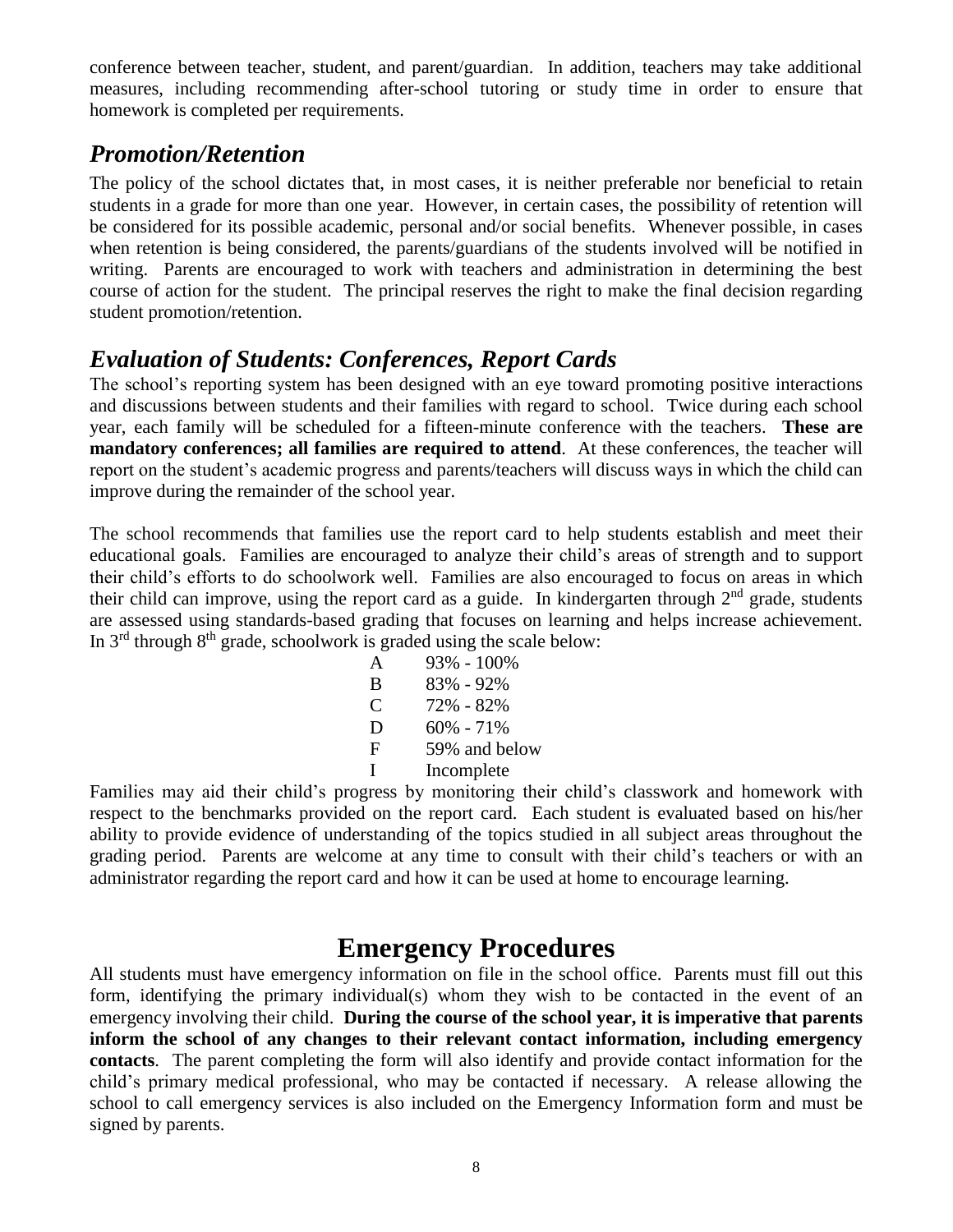In the case of an emergency, the school will immediately contact the appropriate individual(s) listed on the Emergency Information form in order to notify them of an incident. If, however, the school is unable to contact parents or legal guardians, it will proceed as necessary to deal with the situation given the nature of the emergency. Whenever a child is injured at school, the school will take any and all reasonable steps that are appropriate given the situation, and the child's parents will be contacted immediately. After the first response, it will be the parents' responsibility to choose the appropriate course of action and/or treatment for their child. The school will offer all possible resources and support. However, please note that it is the parents' responsibility to cover the costs of the emergency, unless the school is deemed legally liable for them.

#### *School Closings*

If the school must close because of inclement weather or some other emergency, the information will be broadcast by phone using a computerized autodialer as well as by e-mail. Every attempt will be made to communicate this information as quickly as possible once a decision to close the school has been reached. Please do not call the school office or contact school personnel for this information; if there is no closing information relayed or if there is no news of a closing broadcast via the local media, the school will be open as per usual.

#### *Administration of Medicine*

Parents/guardians have the primary responsibility for the administration of medicine to their children. The administration of medicine to students during regular school hours and during school-related activities is discouraged unless it is absolutely necessary for the health and well-being of the student. The school will not allow students to take medication (either administered by school personnel or selfadministered) on school grounds unless the **Medication Authorization** form has been completed by the parent/guardian and signed by the principal. Parents may request a Medication Authorization form from the school office. Medication received by the school in accordance with a completed Medication Authorization form will be stored in the school office.

The school reserves the right to deny requests to administer medicine to students provided that such denial is indicated on the Medication Authorization form. If the school denies a request to administer medicine, parents/guardians must make other arrangements for administering the medicine to their children, such as arranging for the medicine to be administered before or after school or arranging with the principal to have the parent/guardian (or designee of the parent/guardian) administer the medicine in school.

#### *Student Medical Records*

The Michigan Department of Education requires that parents provide proof of necessary immunizations and a physical exam upon initially enrolling in the school. According to Public Act 368 of 1978, any child enrolling in a Michigan school for the first time must be adequately immunized, vision-tested and hearing-tested. A [Health Appraisal](https://www.google.com/url?sa=t&rct=j&q=&esrc=s&source=web&cd=&ved=2ahUKEwiM06ydpdvwAhW5CTQIHS9HACUQFjAAegQIBRAD&url=https%3A%2F%2Fwww.michigan.gov%2Fdocuments%2Fdhs%2FBCAL-3305_09_10_336837_7.pdf&usg=AOvVaw3JUZEo46F-ibD2kRgUO41w) form for new students should be signed by a doctor and by a parent/guardian, and should include the child's immunization history. If proper immunization documentation is not provided for any student by September  $25<sup>th</sup>$  of a given school year, the student will be excluded from school until the family can provide the necessary documentation. Please click [here](https://www.google.com/url?sa=t&rct=j&q=&esrc=s&source=web&cd=&ved=2ahUKEwiep_aWn9vwAhUQMawKHXLvA_QQFjABegQIAhAD&url=https%3A%2F%2Fwww.michigan.gov%2Fdocuments%2Fmdhhs%2FSchool_Req_for_Parents_553547_7.pdf&usg=AOvVaw2f1g1X5-CX2etX1UK3lHm2) to see the immunization requirements for students enrolled in school in the state of Michigan.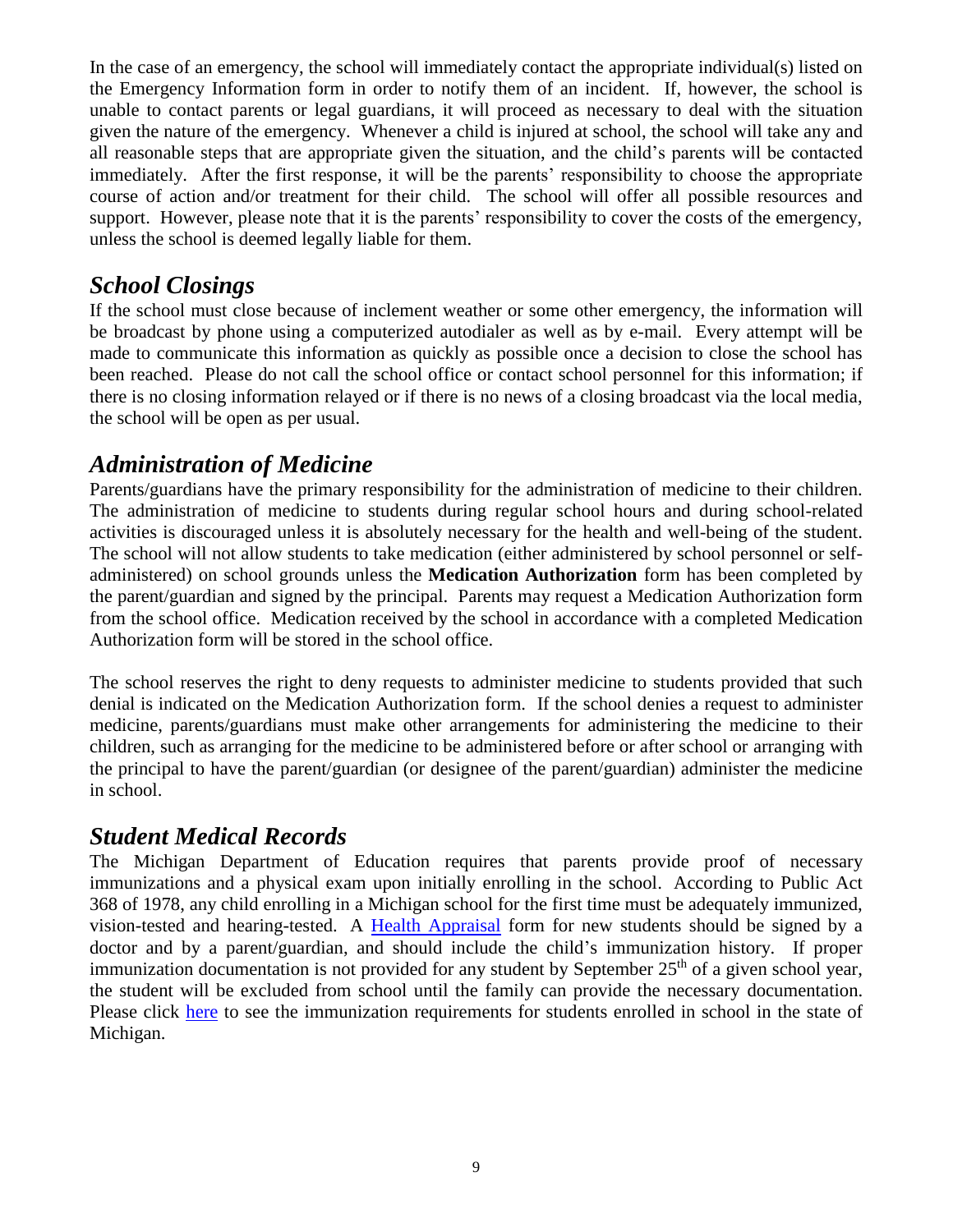## **Visitors and Volunteers**

All visitors to the school should enter through the main (north) Oak Drive entrance only. All visitors to the school must first proceed to the school office (up the stairs and to the right after entering the main entrance) before going anywhere else in the building. Once in the school office, all visitors must identify themselves, sign in and obtain a visitor's pass—which must be worn at all times while they are in the school. Before visitors leave the school, they must return to the school office in order to sign out and surrender their visitor's pass.

Since the classroom is a place of learning for your child, it is necessary that classroom time between students and teachers be respected. For this reason, visitors to classrooms are not allowed, except when an instructionally-related visit is prearranged between the teacher and the visitor and has been pre-approved by the principal, or if pre-kindergarten parents/guardians are picking up their children at dismissal. If parents need to see their child during school hours for non-school-related business, they should either call the school to request permission from the principal or visit the school office so that arrangements can be made to see their child.

If parents wish to meet with a teacher regarding their child, they must schedule a meeting with the teacher. Teachers may not be interrupted during instructional time (7:55 am until 3:30 pm). As well, teachers and staff should not be interrupted during time in which they are moderating after-school clubs or coaching sports teams.

If a non-custodial parent or relative should not legally be allowed to see a child, the custodial parent must inform the school and render a relevant court order to be filed in the school office at the beginning of the school year, or whenever appropriate.

Many parents have talents and abilities that can and should be shared with our students. Parents are encouraged to volunteer, and arrange beforehand the type of volunteer work that will be done. Parents are encouraged to participate actively in the school through various activities set up especially for parental participation: cultural/social/academic events and field trips.

For the safety of our students, please note that all school volunteers—before they are able to volunteer—must sign and adhere to a code of conduct, undergo a background check and attend relevant training as required by the Archdiocese of Detroit's Department of Catholic Schools.

## **Discipline**

As members of our educational community, Gesu students are expected to display a positive attitude toward their education and to behave in a manner that enhances the learning process for all. Students whose behavior or attitude disturbs the learning of any of our students will be disciplined. In order to maintain our educational environment, each student has the same rights and responsibilities within the school community, which are derived from the Code of Conduct.

## *Code of Conduct*

#### **Gesu School students are expected to be:**

1. **Studious**: to accept responsibility for one's own education; to ask questions and obtain the information necessary to complete schoolwork successfully; to seek assistance from teachers, administrators and parents whenever necessary.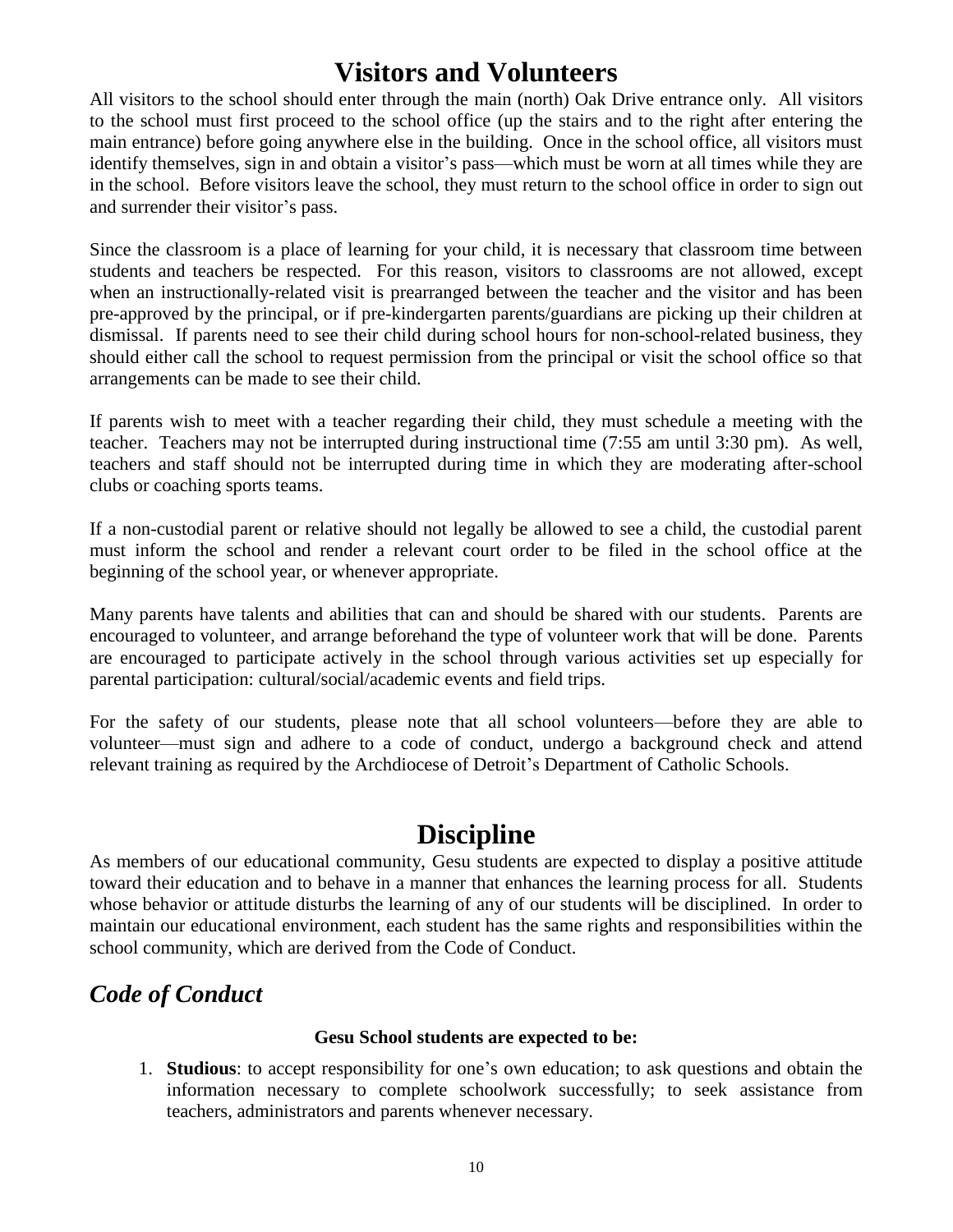- 2. **Responsible**: to come to class with completed homework assignments and all materials needed to participate fully in classes; to accept responsibility for behavior and for consequences of behavior.
- 3. **Respectful**: to be respectful and courteous at all times to teachers, staff, administration and fellow students; to respect each other's personal space and property as well as the property of the school.
- 4. **Orderly**: to arrive on time and be prepared for class and school activities; to comply with the school dress code; to cooperate fully during school convocations and safety drills.

#### *Disciplinary Procedures*

Each teacher is entrusted with the disciplinary rights and responsibilities of his/her students. Each classroom's disciplinary procedures will be designed to provide a high-quality, uninterrupted educational environment which allows for the full participation of all students. Specific procedures, requirements, and consequences will vary based on the nature of the learning activity as well as on the ages and abilities of the students.

#### *Disciplinary Suspension*

Students are not permitted to interfere with the learning process of their class or classmates. In cases where a student's behavior infringes on the rights of other members of the school community, the student may be removed from her/his classroom. Students may be suspended in the school building for one or more days, or may be required to serve a suspension at home. In either case, a student who is suspended will not be readmitted to class until the issues which have led to the suspension have been resolved to the satisfaction of the teacher and the principal. Students may be suspended for a minimum of one school day in instances of fighting, or in situations in which the student threatens another member of the school community in any way. In all cases, decisions regarding disciplinary suspensions are subject to the discretion of the principal.

#### *Disciplinary Probation*

A student who commits a serious violation of school rules may be placed on probation for a given period of time before a decision will be made as to whether to allow the student to continue to attend Gesu School. The process for placing a student on disciplinary probation may include the following:

- A conference between the student, parent(s), and the principal
- A signed form detailing the agreement on the student's part to correct his/her behavior

#### *Expulsion*

Students who pose a serious or repeated threat to the rights of others may be expelled from the school. Offenses which could lead to expulsion include, but are not limited to, the following:

- Excessive unexcused absences or tardiness
- Possession or use of cigarettes, electronic cigarettes, alcohol, or other drugs during the school day or on school grounds
- Bullying, physically harming or threatening other students
- Destroying school property or the property of any member of the school community
- Possession of a weapon or potential weapon of any kind
- Blackmail and/or extortion of another member of the school community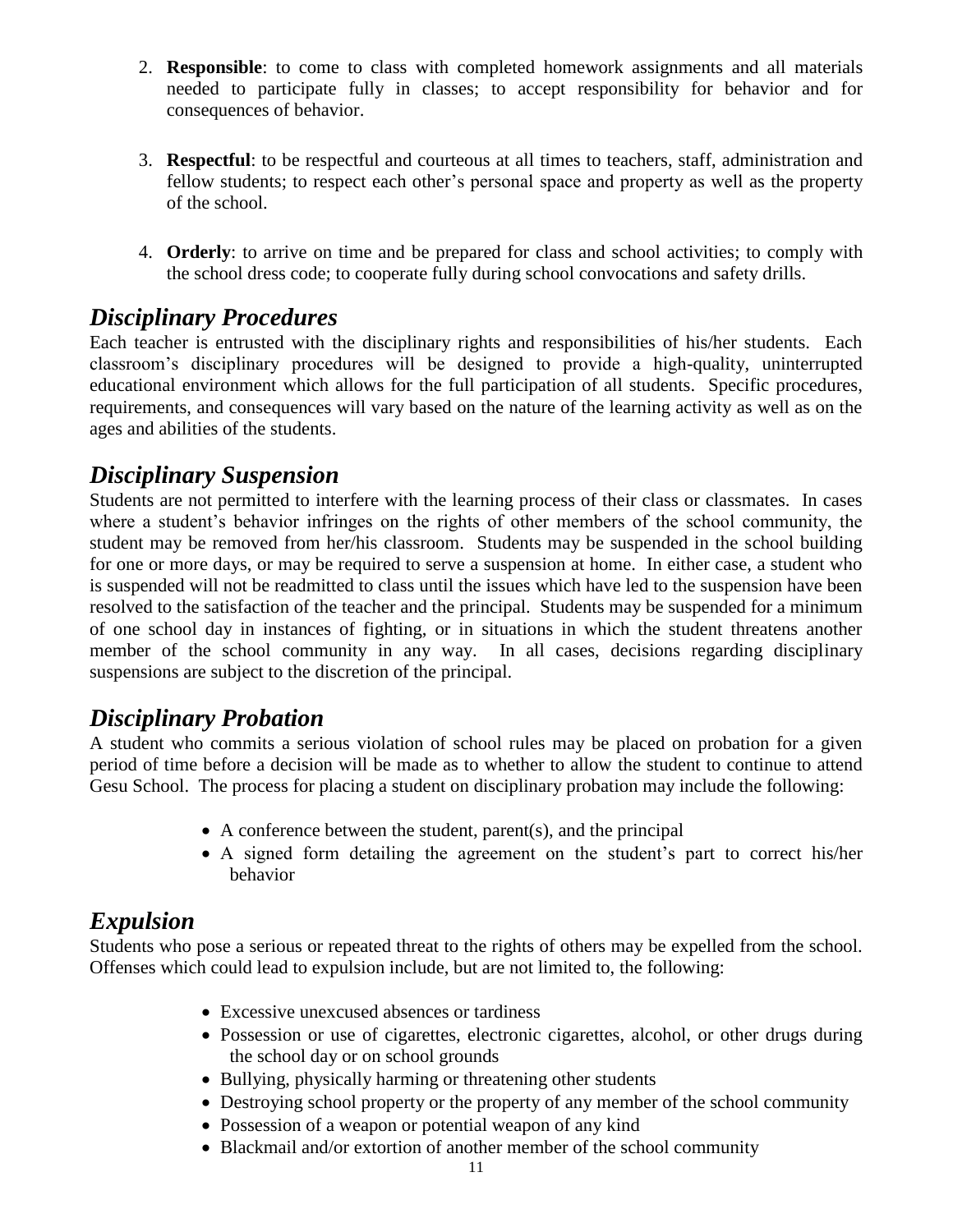• Refusal to correct behavior after repeated offenses

#### *Behavior*

Three issues are of particular concern in protecting all members of the school community, and the following policies have therefore been adopted:

- 1. Bullying is contrary to Gospel values and has no place in a school. Bullying is intentional, repeated and hurtful, and comprises a physical, verbal, emotional or sexual act committed by one or more persons against another person or persons. Bullying is characterized by: aggressive behavior toward others; intentional and repeated hurtful acts over a period of time; an imbalance of real or perceived power between the bully and the victim. In all cases, these negative acts are not intentionally provoked by the victim. All allegations of bullying will be taken seriously, promptly investigated and dealt with appropriately by the administration and staff of the school.
- 2. Sexual harassment of students, staff or volunteers is strictly unacceptable conduct. Students who engage in any type of sexual harassment will be subject to immediate and appropriate discipline, including suspension or expulsion. Any student who feels that he or she has been a victim of sexual harassment may bring the problem to the immediate attention of a teacher or administrator.

Gesu School is committed to providing learning and work environments that are Christ-centered and free of harassment for all of its students and employees. The school will treat complaints of harassment seriously and will respond to such complaints in a prompt, confidential and thorough manner. Harassment of any kind will not be tolerated and appropriate disciplinary action will be taken. Disciplinary action may include suspension, expulsion, or termination.

#### *Searches of School Property*

All property of the school, including students' desks and lockers (as well as contents) may be opened, searched and inspected at any time without notice. School personnel have an unrestricted right to search this property as well as any containers, book bags, purses or articles of clothing on the school campus.

To uphold the dignity of the human person and the sacredness of human life, and to provide a safe, secure environment, students shall not possess, carry or use weapons anywhere on the school campus. Weapons include (but are not limited to) the following: knives, handguns, brass knuckles, billy clubs, bats, pipes, sticks and any other object that can potentially cause bodily harm. **Any student violating this policy is subject to suspension and/or expulsion.**

School officials are required to report weapons violations to the Detroit police. Any weapon confiscated by the school will be turned over to the Detroit police.

## *Parents' Behavior*

Parents/guardians of the school community are expected to demonstrate respectful behavior at all times to faculty, staff, administration, students, other parents, volunteers and all others, whether on school grounds or at school events offsite.

In dealing with school-related behavioral matters involving their own children and other students, parents are required to allow the school to handle all aspects of a behavioral matter, including intervening, investigating, interviewing, disciplining and creating behavior-modification plans to improve a situation going forward. Under no circumstances are parents/guardians permitted to take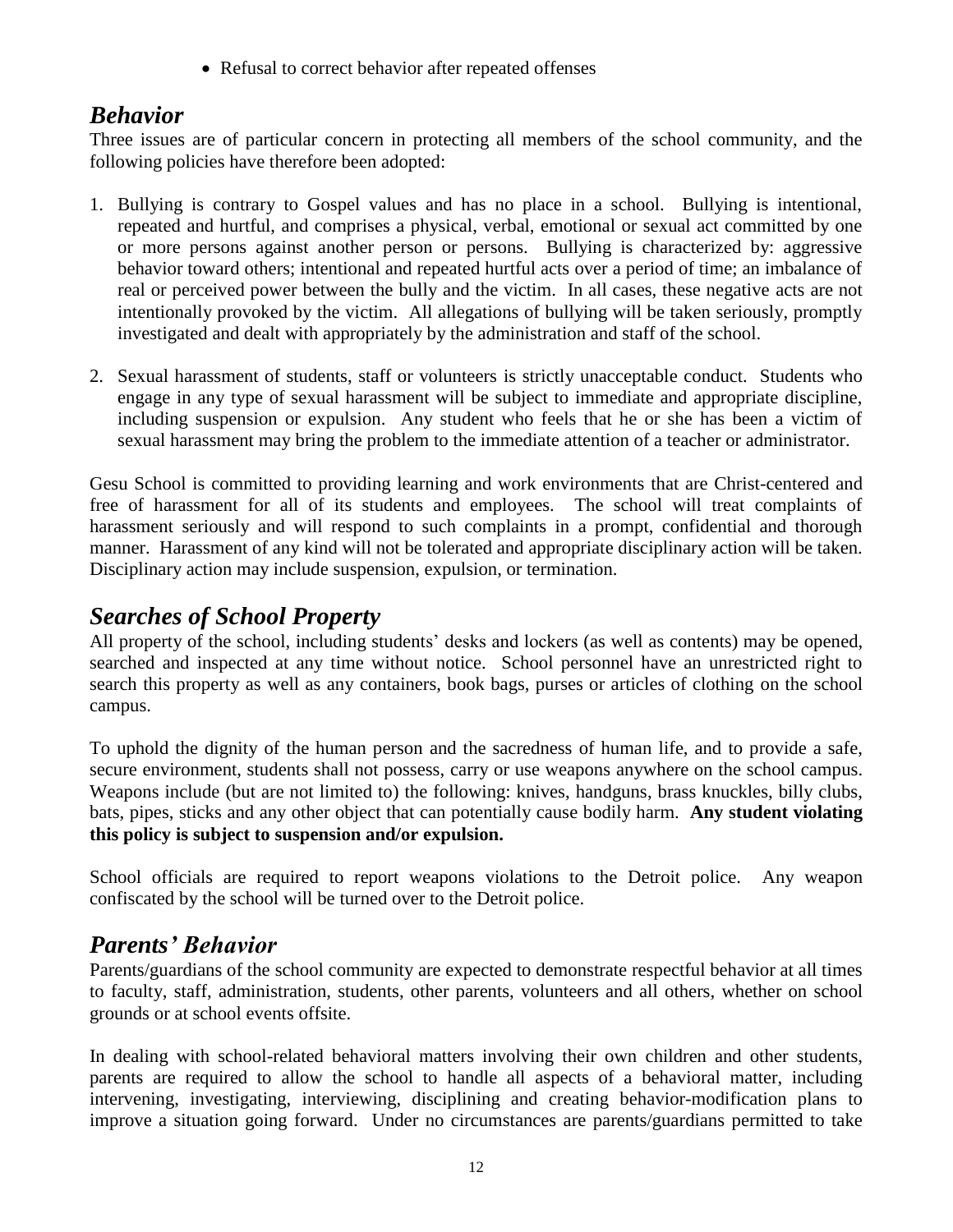matters into their own hands in a behavioral matter or incident by approaching a student from another family or any member of the family of another student.

At Gesu School sporting events, since sports are intended to foster a spirit of teamwork, effort, discipline and respect for participants (and since our children learn from the behavior exhibited by their elders), parents/guardians (as well as their family and friends in attendance) are expected to conduct themselves with dignity and decorum so that they may serve as role models to our students and represent Gesu School in a way that is fitting and proper. Unacceptable behavior at such events will not be tolerated. These behaviors include, but are not limited to: harassment, verbal abuse, or assaults on or threats to faculty, staff, administration, students, other parents, volunteers and all others at any school-related event.

When conducting business with the school, all parents/guardians as well as family members and friends are expected to act with honesty, integrity, professionalism as well as respect for all members of the staff and the community. At all times, parents/guardians (as well as family members and friends) should remember that they are part of a larger community, and that accordingly, they have responsibilities that they must accept. When, in the judgment of the school's administration, the behavior or attitude of a parent/guardian (or their family member or friend) seriously interferes with teaching, learning, the business of the school, and/or a positive environment in the school or at schoolrelated events, the school administration may:

- Inform parents/guardians that the right of the parent/guardian (or their family member or friend) to be present on school grounds and/or at school events is temporarily or permanently suspended
- Suspend or expel the child(ren) of the parent/guardian (or their family member or friend) from school

Generally, a student is not to be deprived of a Gesu School education on grounds relating to the actions/attitudes of a parent/guardian, family member or friend. However, even though every reasonable opportunity will be extended to parents and family members in the interests of resolving issues through communication with the school's administration so that the child(ren) will be allowed to remain in the school, the school administration reserves the right (when necessary) to take the steps outlined above.

## **School Uniform**

The school has created a uniform for all students. The uniform is meant to reduce competitiveness among students with regard to clothes and material items, and to create a positive environment focused solely on learning. Uniforms are available for purchase from [Schoolbelles](https://www.schoolbelles.com/CGI-BIN/LANSAWEB?PROCFUN+WORDPR01+WEBFUNC+M37+funcparms+rdmlend(A0010):Y) (Gesu's code is S2042); gym uniforms are available for purchase in the school office.

The school uniform for all students in Pre-Kindergarten through  $8<sup>th</sup>$  grade is as follows: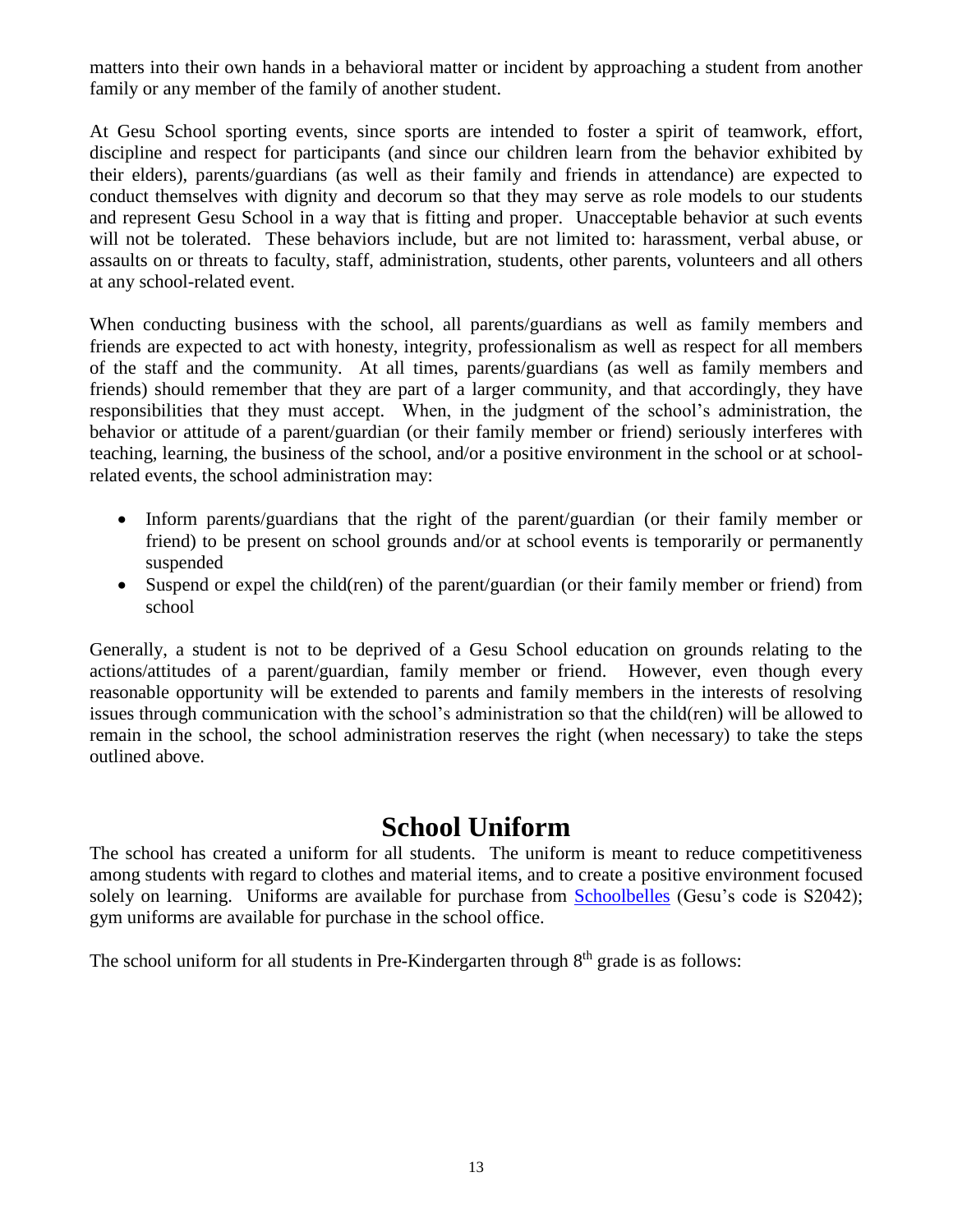|                   | <b>Shirt</b><br>ፈ<br><b>Blouse</b>                                                                                            | Jumper<br>and<br><b>Skirt</b>                                                  | Pants &<br><b>Belt</b>                                                                                                                                             | Sweater/<br><b>Fleece</b>                                                                                                                                                                                                                                                             | <b>Shorts</b><br>(optional)                                                                                                                                                                                                                                     | <b>Head Gear</b><br>/ Earrings                                                                                                                                                                   | <b>Socks</b>                                                                                                                                                                                                             | <b>Shoes</b>                                                                                                                                                                                                                                                                                           |
|-------------------|-------------------------------------------------------------------------------------------------------------------------------|--------------------------------------------------------------------------------|--------------------------------------------------------------------------------------------------------------------------------------------------------------------|---------------------------------------------------------------------------------------------------------------------------------------------------------------------------------------------------------------------------------------------------------------------------------------|-----------------------------------------------------------------------------------------------------------------------------------------------------------------------------------------------------------------------------------------------------------------|--------------------------------------------------------------------------------------------------------------------------------------------------------------------------------------------------|--------------------------------------------------------------------------------------------------------------------------------------------------------------------------------------------------------------------------|--------------------------------------------------------------------------------------------------------------------------------------------------------------------------------------------------------------------------------------------------------------------------------------------------------|
| P<br>re<br>K<br>5 | *GREY<br>Polo<br>with<br>Gesu<br>crest.<br><b>Short</b><br><b>or</b><br>Long<br>Sleeve.<br><b>Must</b><br>be<br>tucked<br>in. | *GESU<br><b>PLAID</b><br>Jumper<br><b>OR</b><br><b>Skirt OR</b><br>Kilt        | * NAVY<br><b>BLUE</b><br><b>Dress</b><br>Slacks.<br>*Black<br>or Navy<br><b>Blue</b><br><b>Dress</b><br>belt.<br>No belts<br>for PreK<br>& K<br>unless<br>magnetic | *NAVY<br><b>BLUE</b><br><b>Sweater</b><br>with Gesu<br>crest.<br>(button-<br>down<br>cardigan,<br>pullover<br>cardigan,<br><b>or</b><br>pullover<br>vest)<br><b>OR</b><br><b>Dark</b><br>Green or<br><b>Navy</b><br><b>Blue</b><br>$\frac{1}{4}$ zip<br>fleece<br>with Gesu<br>crest. | *NAVY<br><b>BLUE</b><br>Shorts.<br>Knee-<br>length with<br>a black or<br>navy dress<br>belt.<br><b>Shorts</b><br>may only<br>be worn<br>first day of<br>class<br>through<br>September<br>30th<br>and<br>May 1 <sup>st</sup><br>through<br>last day of<br>class. | Simple<br>plain navy,<br>dark green,<br>black, grey,<br>white or<br>Gesu plaid<br>headbands,<br>large<br>ponytail<br>holders,<br>clips and<br>barrettes.<br>No large or<br>dramatic<br>earrings. | *WHITE, NAVY,<br><b>BLACK OR GREY</b><br>Socks*<br>Please note<br>socks must<br>cover the ankle<br>and reach mid-<br>calf length.<br>Knee socks and<br>opaque tights<br>are acceptable.<br>Please no<br>stockings/nylons | * BLACK<br>Dress or<br>casual<br>shoes.<br>Please<br>note No<br>boots**<br>athletic<br>shoes,<br>sandals,<br>platforms,<br>clogs,<br>open<br>toes, high<br>heels,<br>rollers,<br>lights,<br>sounds,<br>wedges.<br>Heels no<br>higher<br>than $1.5$<br>inches.<br>PreK & K:<br>rubber<br>soles<br>only. |
| 6<br>8            | *WHITE<br><b>Short</b><br>or<br>Long<br><b>Sleeve</b><br>oxford<br>blouse<br>with<br>Gesu<br>crest,<br>tucked<br>in.          | <b>SAME AS</b><br>PREK-5TH<br><b>GRADE</b><br><b>EXCEPT</b><br>NO.<br>JUMPERS. | <b>SAME AS</b><br>$1ST - 5TH$<br>GRADE                                                                                                                             | SAME AS<br>PREK-5TH<br><b>GRADE</b>                                                                                                                                                                                                                                                   | <b>SAME AS</b><br>PREK-5TH<br><b>GRADE</b>                                                                                                                                                                                                                      | <b>SAME AS</b><br>PREK-5TH<br><b>GRADE</b>                                                                                                                                                       | <b>SAME AS</b><br>PREK-5TH GRADE                                                                                                                                                                                         | <b>SAME AS</b><br>$1ST - 5TH$<br><b>GRADE</b>                                                                                                                                                                                                                                                          |

• \*No decorations, ruffles, lace, embroidery, appliqués, prints, designs, jewels, riveting, etc. or logos other than "Gesu Crest" embroidered or imprinted by Schoolbelles may be worn on any shirt, tie, sweater, vest, belt, pants, head gear. Team apparel may not be substituted for required gym clothing.

• No nail polish.

• \*\*During inclement weather, students may wear boots to school, but must change into school shoes upon arrival into the building.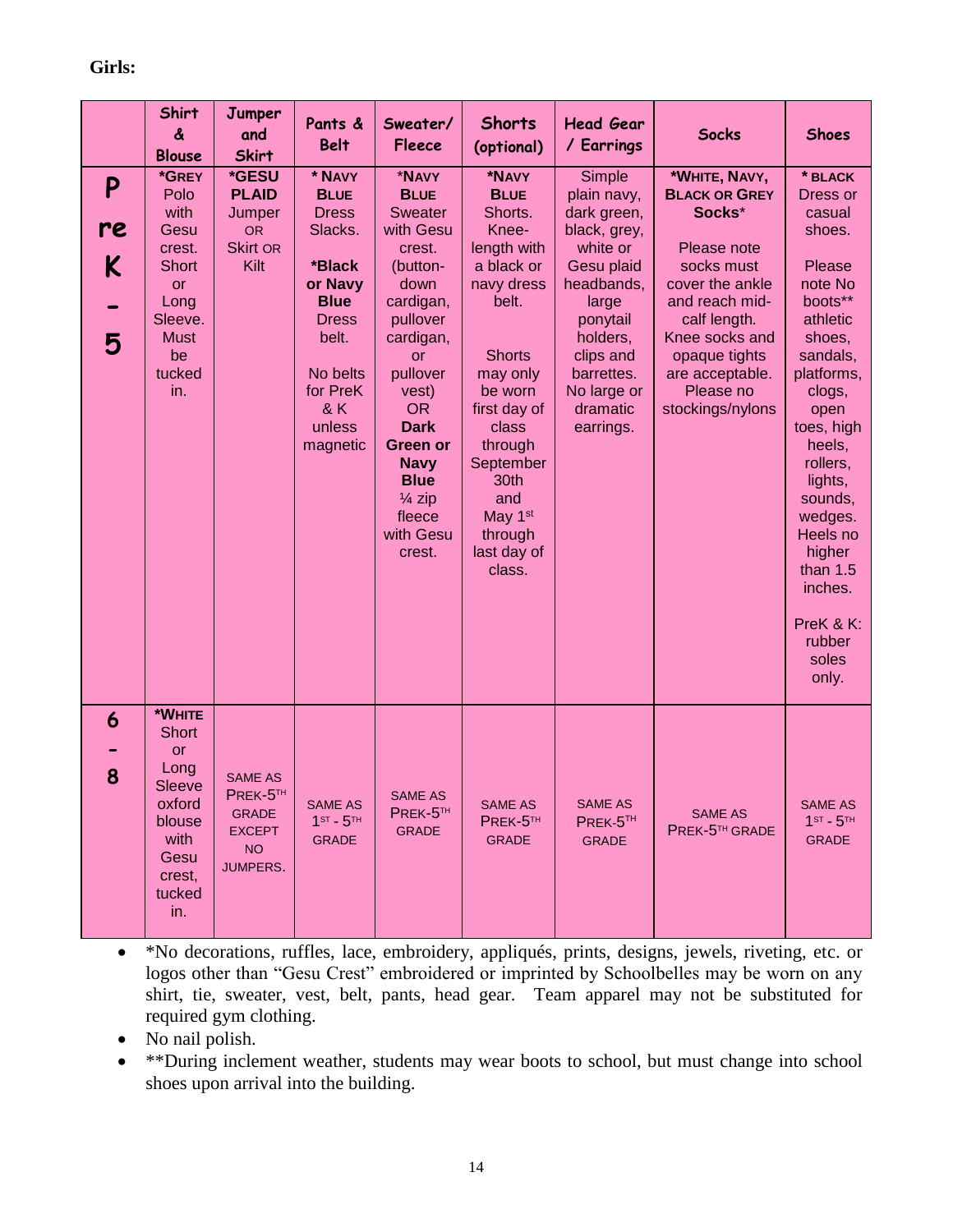|            | <b>Shirt</b>                                                                                                                    | Pants &                                                                                                                                                                                    | Tie                        | Sweater                                                                                                                                                                                                                                                                                      | <b>Shorts</b>                                                                                                                                                                                                                                                                       | <b>Socks</b>                                                                                                                                                          | <b>Shoes</b>                                                                                                                                                                                                                                                  |
|------------|---------------------------------------------------------------------------------------------------------------------------------|--------------------------------------------------------------------------------------------------------------------------------------------------------------------------------------------|----------------------------|----------------------------------------------------------------------------------------------------------------------------------------------------------------------------------------------------------------------------------------------------------------------------------------------|-------------------------------------------------------------------------------------------------------------------------------------------------------------------------------------------------------------------------------------------------------------------------------------|-----------------------------------------------------------------------------------------------------------------------------------------------------------------------|---------------------------------------------------------------------------------------------------------------------------------------------------------------------------------------------------------------------------------------------------------------|
| PreK-<br>5 | *GREY<br>Polo with<br>Gesu<br>crest.<br>Short or<br>Long<br>Sleeve,<br>tucked in.                                               | <b>Belt</b><br>* NAVY<br><b>BLUE</b><br><b>Dress</b><br>Slacks.<br>*Black or<br><b>NavyBlue</b><br><b>Dress belt</b><br>Please<br>note no<br>belts for<br>PreK and K<br>unless<br>magnetic |                            | / Fleece<br>* NAVY<br><b>BLUE</b><br><b>Sweater</b><br>with<br>Gesu<br>crest.<br>(button-<br>down,<br>cardigan,<br>pullover<br>cardigan,<br>or<br>pullover<br>vest)<br>OR.<br><b>DARK</b><br><b>GREEN</b><br>OR NAVY<br><b>BLUE</b><br>$\frac{1}{4}$ zip<br>fleece<br>with<br>Gesu<br>crest. | (optional)<br>*NAVY BLUE<br>Shorts.<br>Knee-<br>length with<br>a black,<br>plain, dress<br>belt.<br>Please note<br>shorts may<br>only be<br>worn the<br>first day of<br>class<br>through<br>September<br>30th<br>and<br>May 1 <sup>st</sup><br>through the<br>last day of<br>class. | * NAVY,<br><b>GREY BLACK</b><br>OR WHITE<br><b>Dress</b><br>Socks.<br>Please note<br>socks must<br>completely<br>cover the<br>ankle and<br>reach mid-<br>calf length. | *BLACK<br>Dress or<br>casual shoes<br>Please note<br>no boots**,<br>athletic<br>shoes,<br>sandals,<br>clogs, open<br>toes, rollers,<br>lights,<br>sounds, or<br>platforms.<br>Heels no<br>higher than<br>1.5 inches.<br>Pre K and K:<br>rubber soles<br>only. |
| $6 - 8$    | *WHITE<br>Short or<br>Long<br><b>Sleeve</b><br>button-<br>down<br>oxford<br>dress<br>shirt with<br>Gesu<br>crest,<br>tucked in. | <b>SAME AS</b><br>$1ST - 5TH$<br><b>GRADE</b>                                                                                                                                              | *PLAIN<br><b>NAVY BLUE</b> | <b>SAME AS</b><br>PREK-5TH<br><b>GRADE</b>                                                                                                                                                                                                                                                   | <b>SAME AS</b><br>PREK-5TH<br><b>GRADE</b>                                                                                                                                                                                                                                          | <b>SAME AS</b><br>PREK 5TH<br><b>GRADE</b>                                                                                                                            | <b>SAME AS</b><br>1 <sup>ST</sup> -5 <sup>TH</sup> GRADE                                                                                                                                                                                                      |

• *\*No decorations, embroidery, appliqués, prints, designs, jewels, riveting, etc. or logos other* than "Gesu crest" embroidered or imprinted by Schoolbelles may be worn on any shirt, tie, sweater, vest, belt, pants. Team apparel may not be substituted for required gym clothing.

• **\*\***During inclement weather students may wear boots to school, but must change into school shoes upon arrival into the building.

**Gym Uniform** (to be worn on days students have gym class):

- Gesu t-shirt or Gesu sweatshirt; undershirts may only be white or gray; plain white or plain green t-shirts are not permitted
- Gesu shorts; Gesu sweatpants may be worn in colder weather
- Black or white gym shoes (must be appropriate for school; no wheeled shoes or oversized shoes are permitted)

Teachers and administrators have the responsibility of interpreting and enforcing the school's dress code and the appropriateness of each student's appearance. It is at the discretion of the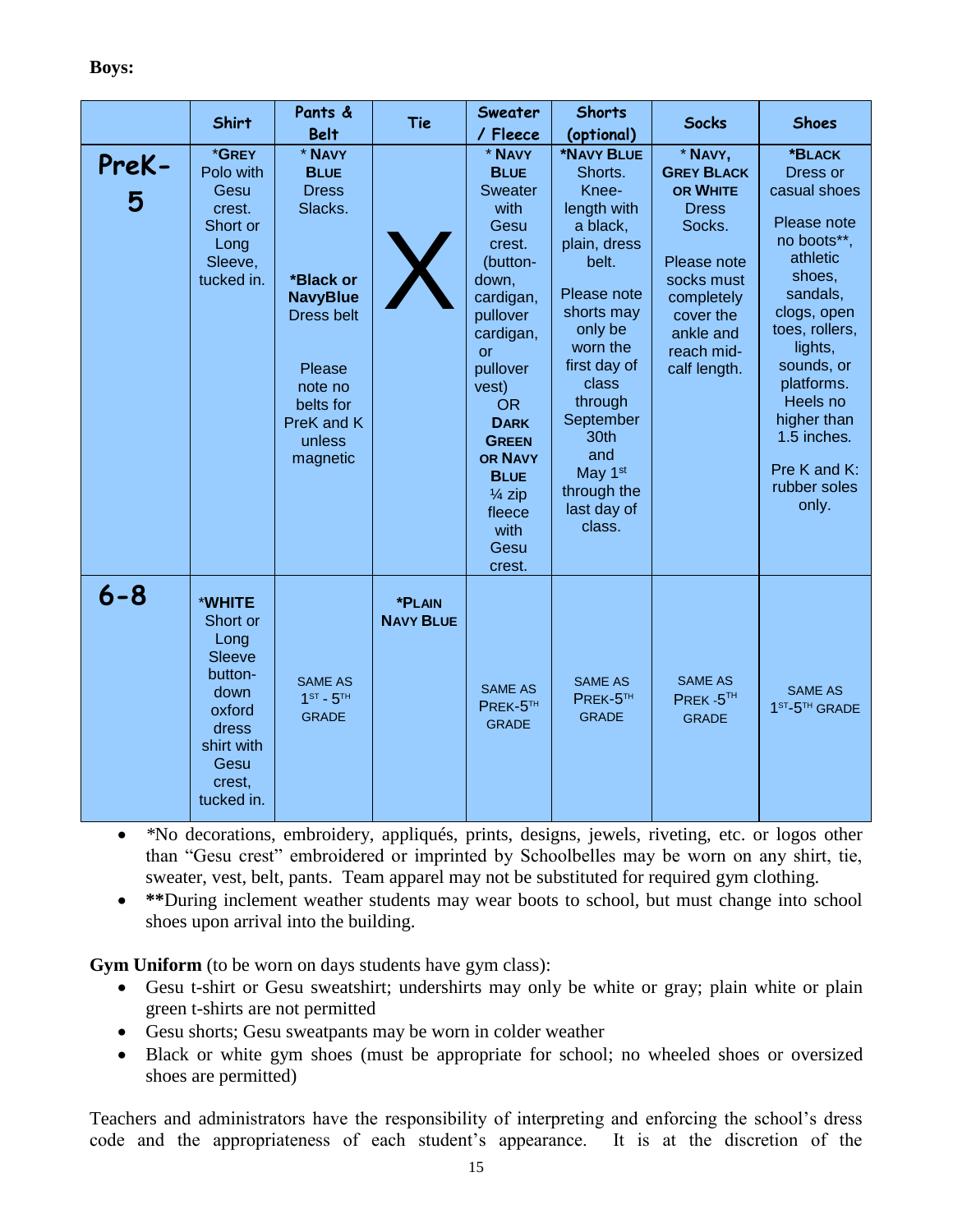teacher/administrator as to whether to inform students and their parents/guardians if students are out of uniform. It is expected that any corrections to a student's appearance will be made immediately upon such notification. When an infraction occurs, students will be warned and parents will be contacted. For subsequent infractions, students may not be admitted to class and may be dismissed to the school office to await delivery of proper uniform clothing or to be dismissed from school (and marked absent). Any clothing items or accessories not allowed per the uniform code that are worn by students or that students have in their possession anywhere at school are subject to confiscation by school administrators or teachers. The school is not responsible in any way for these items after they have been confiscated.

On out-of-uniform days, students are expected to dress appropriately. If, in the opinion of teachers or administrators, students are dressed inappropriately on out-of-uniform days, parents will be contacted, students may not be admitted to class and may be dismissed to the school office to await delivery of proper uniform clothing or to be dismissed from school (and marked absent).

## **School Activities**

#### *After School Latchkey Program*

The After School Latchkey program is a service offered to families who currently have children enrolled at Gesu School, and is administered from 3:30 until 5:30 pm on most school days. The After School Latchkey program offers students a quiet place to complete their homework and participate in recreational activities. Any homework that has not been completed when students are picked up should be completed at home under parental supervision. Students enrolled in the After School Latchkey program may also participate in the various extracurricular activities offered after school.

There is an additional annual charge for this program, which can be paid in monthly installments using FACTS, the school's tuition management system. For the 2021-22 school year, the annual charge is \$1,500 per student*.*

Families that wish to register for the After School Latchkey program are encouraged to do so early in the school year. **All registrations must be completed no later than Friday, September 17, 2021; no students (except transfer students) will be admitted to the program after this date.** Families that have not enrolled in the After School Latchkey program but who need to use it in an emergency will be charged a daily rate of \$15 per child per day (with payment due in the school office on the day of service).

After School Latchkey program services start at 3:30 pm on most school days and end promptly at 5:30 pm. Please pick up your child on time; there is a \$20 charge per child per occurrence (billed through FACTS) if you pick up your child(ren) after 5:30 pm.

Because the school must hire After School Latchkey program staff based on initial enrollment in the program, please note that those families that enroll in the After School Latchkey program will be responsible for full payment of the charges for the program for the entire school year if they elect to leave the program any time after September 17, 2021.

All students who are enrolled in the After School Latchkey program must be picked up from the social hall at door #4 off of Quincy Street. Students should not be picked up from their homeroom nor should families unilaterally make arrangements with their children to meet them in front of the school at dismissal in the event they will not be using Latchkey services on a given day. This policy exists so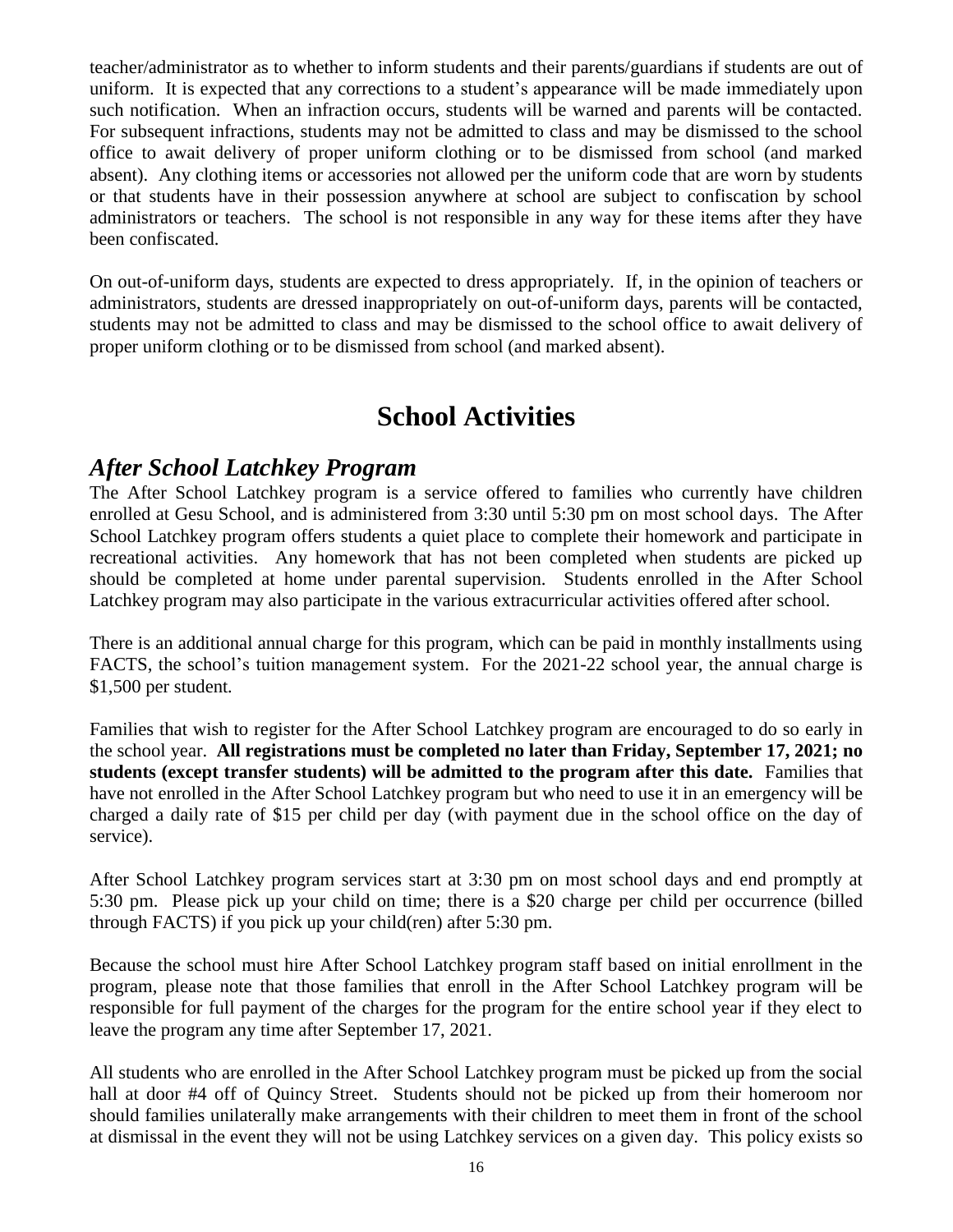that all Latchkey moderators are aware of exactly where their students are at all times and so that no child may be presumed to be missing while attendance is being taken. **If families wish to arrange an early pick-up that would preclude their children from going to Latchkey on a given day, they should inform the school office by e-mail** [\(schoolinfo@gesudetroit.org\)](mailto:schoolinfo@gesudetroit.org) **at least three hours prior to dismissal on the day of the early pick-up**.

#### *Extracurricular Activities*

As part of reaching our goals related to social and emotional learning, Gesu Catholic School creates and maintains programs for students that go beyond instructional time of the school day. These programs are intended to provide students with opportunities to learn about goal-setting, selfdiscipline, teamwork, and to instill in them the enjoyment, pride and satisfaction that comes from participating in such activities. Extracurricular activities can include athletics, clubs (student leadership, theater, music, etc.), service opportunities and trips/excursions. In all cases, students and parents/guardians will be notified in writing of the time, place and duration of the activity, as well as of required fees, practices, events, games, etc. that comprise the activity. Students who wish to participate are required to obtain permission from a parent/guardian and parents are required to submit payment (if applicable). As well, students' participation may depend upon obtaining permission from teachers and/or administration. Any student wishing to participate in an extracurricular activity must first meet all classroom and other school-related obligations. Students will not be allowed to participate in extracurricular activities if their academic or behavioral performance does not meet school standards.

Students involved in extracurricular activities that take place after school should be picked up by their parent/guardian at the time the activity ends unless the child is enrolled in the After School Latchkey program.

Students will not be allowed to participate in extracurricular activities on days when they have been absent from school for most or all of the day. In addition, students who are suspended from school may not participate in any activities until they have returned to their classes and are considered ready to participate.

It is expected that any student who joins a team/club or participates in some other extracurricular activity makes a commitment to the rules of participation for that activity. Once committed, students are expected to maintain their commitment to the activity they have chosen. Any moderator or coach may dismiss a student from an extracurricular activity if the student does not demonstrate proper commitment. In the event of any scheduling conflict (e.g., an athletic event scheduled at the same time as another activity), arrangements should be made with the moderators or coaches of the events in question.

#### *Field Trips*

On occasion, teachers will schedule field trips for their classes that will take place during the school day. These trips will be of an educational nature and will connect to the curriculum of the class, but student participation is not required. Parent/guardian permission is required for a student to go on a class field trip and a payment may be required. Students who do not return a signed permission form will remain at school to work on assigned classwork.

#### *Student Parties*

For the purpose of fully respecting instruction time, student parties (or any other type of student celebrations) are only permitted in classrooms on special occasions. In order to have any kind of student celebration in the classroom, parents must make a request via e-mail to the classroom teacher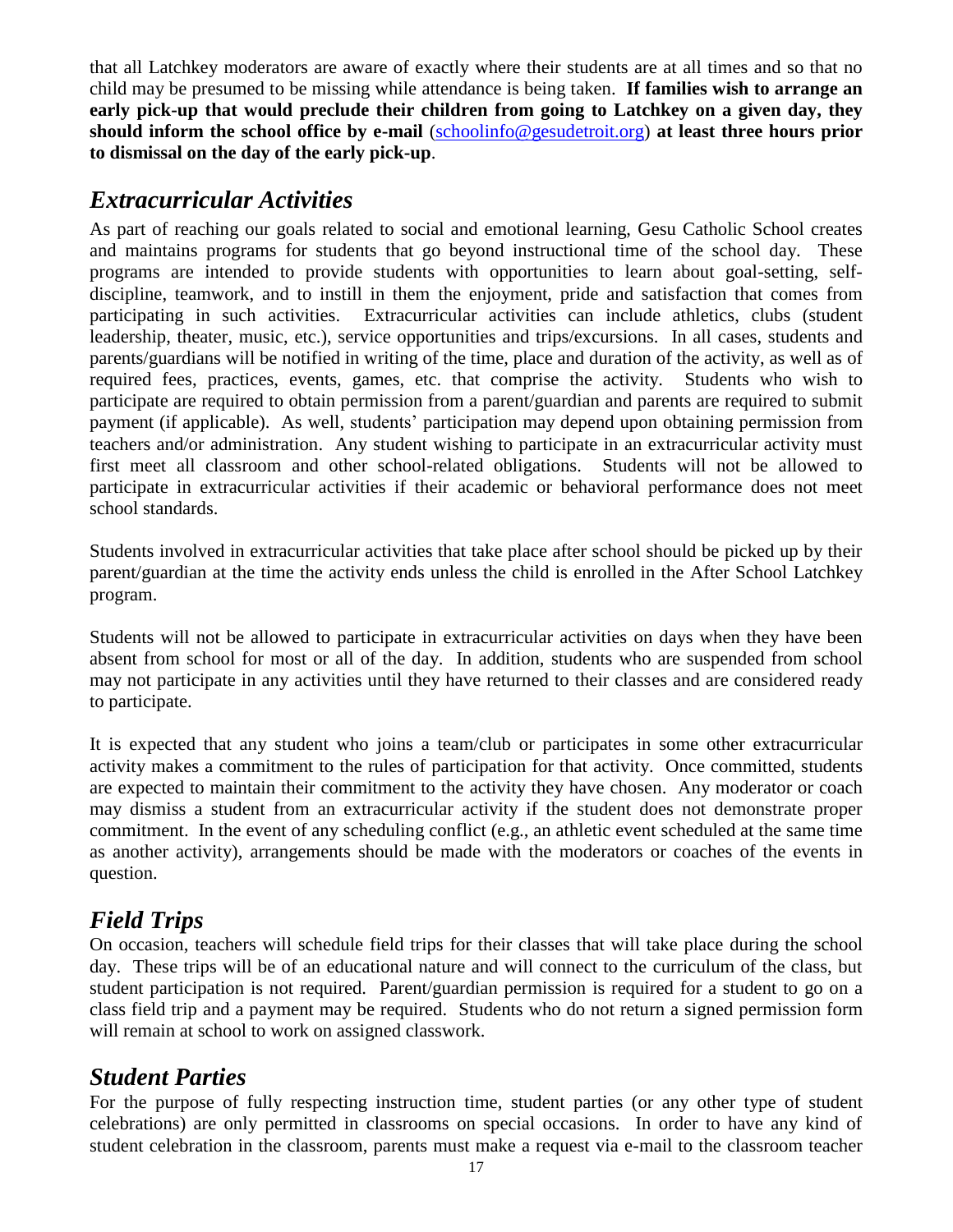at least seventy-two hours in advance. After the request has been made, and if the teacher agrees to the request, the teacher will then obtain approval from the principal. **All student parties/celebrations taking place in the classroom must be pre-approved by the principal.** For the purpose of respecting the health and well-being of our students when a party or celebration has been pre-approved by the principal, any food brought in should be nutritious (fruit, etc.). Foods such as soda, chips, cake, cupcakes, candy, fast food, etc. are discouraged at such celebrations.

## **Breakfast/Lunch**

For the 2021-22 school year, the Archdiocese of Detroit has entered into an arrangement with Chartwells, and Gesu will participate. During the 2021-22 school year, breakfast and lunch will be offered free of charge to all students every day—funded by the United States Department of Agriculture. Chartwells is responsible for all food preparation and distribution, and the company abides by all federal laws regarding food preparation and handling.

Students may participate in the Chartwells program or they may bring their own breakfast/lunch to school. If students choose to bring their own food to school, the food should be nutritious (no soda, candy, chips or fast food), and students may not bring glass beverage containers. Students may not share food with each other. This is necessary in order to discourage competition among students and to avoid potential allergic reactions and other health problems.

Please note that Gesu Catholic School is a nut-free zone, and that any food sent to the school should not contain nuts or nut products. Additionally, food served at Gesu will not contain nuts or nut products. Gesu adopts this policy to minimize the risk for children with documented allergies to nut products.

Breakfast is available between 8:00 and 8:30 am in the classrooms every school day, and lunch is served between 11:00 am and 12:30 pm in the cafeteria (except for pre-kindergarten students, who eat in their classrooms).

## **Student Records**

By law, all parents/guardians and eligible former students (those over the age of eighteen) have the right to inspect and review a student's academic record. This may be done by submitting to the school office a written request to inspect a record; administration will then set a date (within ten school days) of when the record will be available. A parent/guardian or eligible student may seek a correction of an academic record which that individual believes to be inaccurate, misleading, or in violation of student rights. The parent or eligible student may only challenge grades on grounds that the grades have been inaccurately recorded. They may not challenge grades because of a disagreement with a teacher's grading and/or assessment procedures. Any such request must be in writing; the administration will respond to such requests within ten school days.

#### *Privacy of Student Records*

Gesu School will not disclose anything from a student's record except in the following cases:

- By the prior written consent of the parent/guardian or eligible student.
- Using contact information for a directory (parents wishing to restrict disclosure of their contact information must notify the principal in writing at the time of registration).
- By court order or lawfully issued subpoena.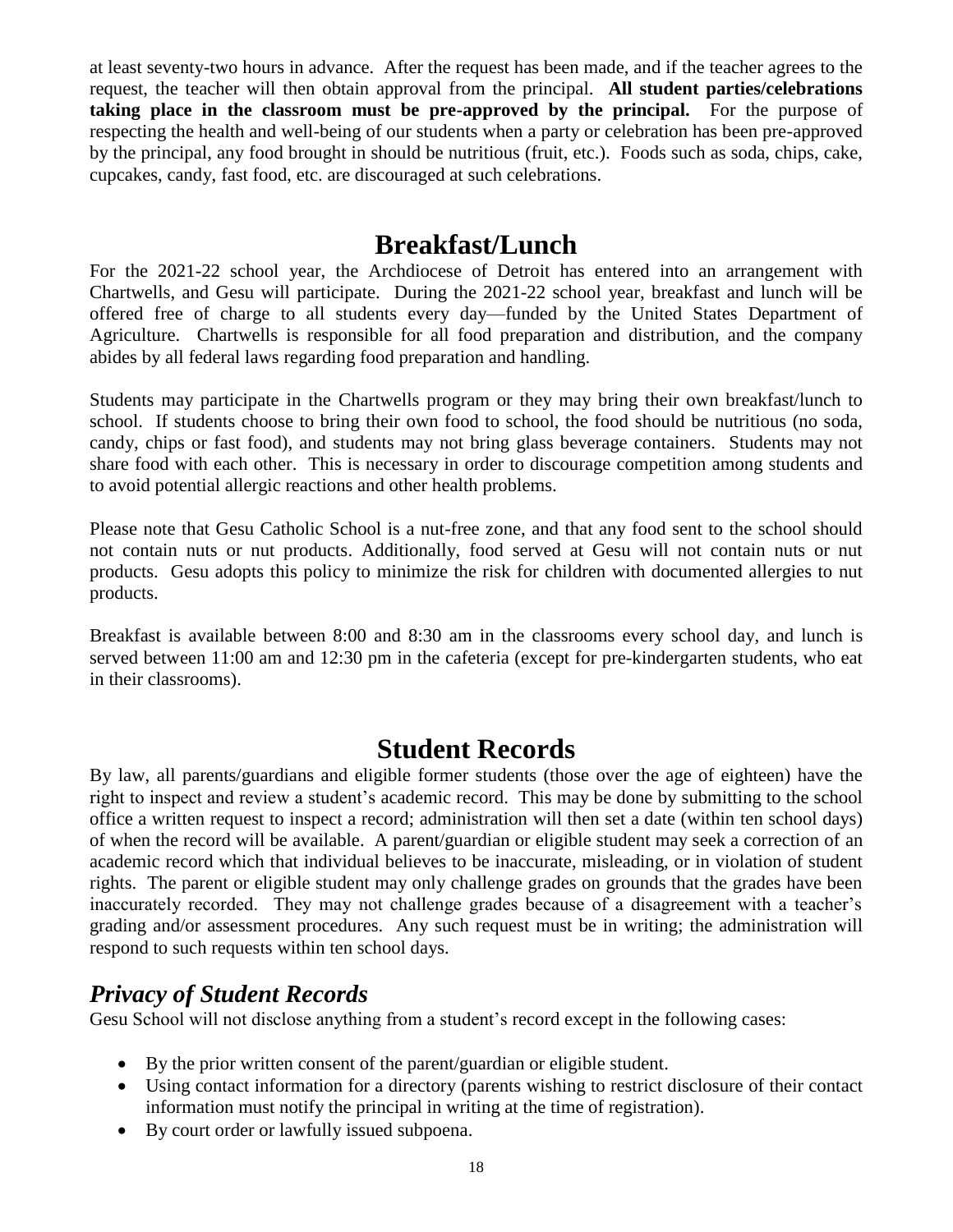• Under certain limited circumstances (at the discretion of the principal): e.g., to the parent, guardian, or student; to teachers/administrators providing educational services to the child; to pastors, counselors, or other school personnel when it is necessary to serve the student or the student's family; to other educational agencies providing support services to the child; to the Archdiocesan Department of Catholic Schools; to another principal when the child is seeking enrollment elsewhere.

#### *Rights of Non-Custodial Parents*

Gesu School abides by the provision of the Buckley Amendment with respect to the rights of noncustodial parents. In the absence of a court order to the contrary, we will provide (upon request) the non-custodial parent with access to academic records and to other school-related information regarding the child. If there is a court order specifying that information is not to be given to the non-custodial parent, it is the responsibility of the custodial parent to provide the school with an official copy of the court order.

Regardless of custody, and in the absence of a court order stating otherwise, both parents have the right to receive a copy of their child's academic reports. Non-custodial parents who wish to receive copies of their child's academic reports should contact the school office in order to make the necessary arrangements.

## **Gesu Parent Organization**

The Gesu School Parent-Teacher Organization (GPO) consists of those parents who wish to volunteer their time and talents in order to help plan certain social and cultural events for students throughout the school year. The role of the GPO is to exchange ideas and to assist with the planning and execution of these various school activities and events.

The GPO will work to develop and nurture the Gesu School community of parents and families, and offer assistance and support to our teachers, staff and administration. All parents are welcome to join in order to get involved with the planning of these activities, which are designed to enrich the students' educational, social and cultural experiences outside of the classroom.

## **Communication**

At Gesu School, we recognize that communication between families and school is an important factor in a child's education. The school will take the following steps in order to ensure effective communication:

- A Meet the Teacher night will be held on Wednesday, September 8, 2021 at 6:00 pm in the school gym.
- GPO meetings will be held in the school periodically throughout the year.
- The school will post regular newsletters and monthly activity/event calendars on the school's website as well as send some of these documents to parents via e-mail and/or folders sent home with students.
- The school will send updates home with students or by e-mail regarding student extracurricular activities, school events and other news.
- Parent/teacher/student conferences will be held twice during the school year; once in the fall and once in the spring. Attendance at these conferences is mandatory for parents and students.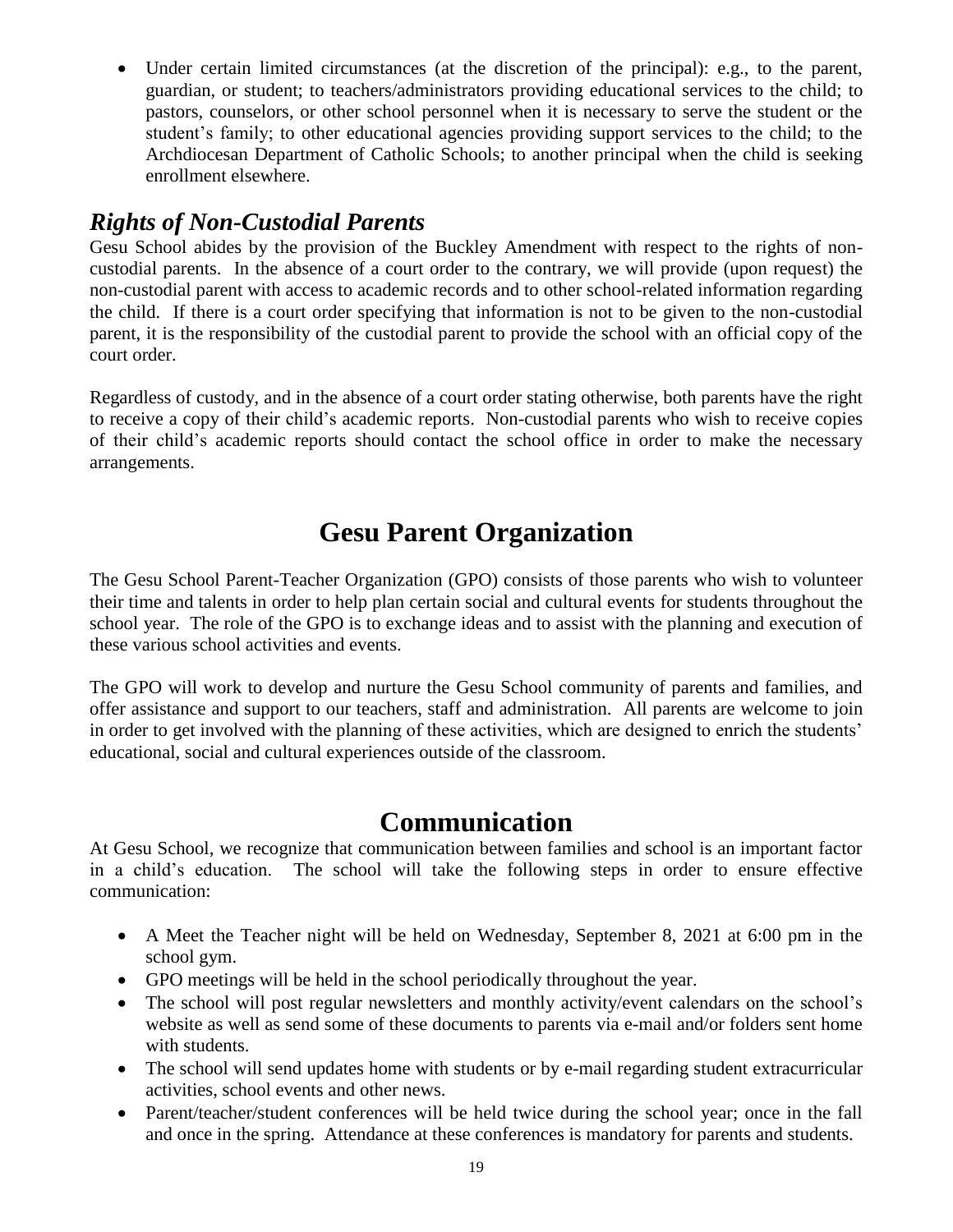• Use of the school's website: [www.gesuschool.udmercy.edu/.](https://www.gesuschool.udmercy.edu/)

The school requires that parents assist with communication in the following ways:

- Read all school correspondence, including the regular newsletters
- Check the school's website regularly
- Attend the Welcome Back Night and other parent meetings
- Attend parent/teacher conferences
- Follow through with inquiries from teachers and administrators regarding your child's education as well as your accounts with the school

Parents are encouraged to discuss their child's education with teachers and administrators, and should contact them directly to do so. If any matter requires additional attention, or has not been resolved satisfactorily, parents should contact the principal to discuss the matter in question. The following is a summary of various issues and the appropriate personnel with whom such matters should be discussed:

- Issues involving the curriculum or instruction in a particular classroom should be initially discussed with the appropriate classroom teacher, then to the principal.
- Issues regarding disciplinary procedures or issues should be discussed with the principal.
- Issues regarding finance and tuition accounts should be discussed with the principal, assistant principal, director of advancement or the director of operations.
- Spiritual matters should be discussed with a member of the school's administration or with the pastor of Gesu Parish.
- Issues involving the administration of the school should be discussed with the principal, the director of operations, the director of advancement or the pastor.
- The school's administration and the pastor of Gesu Parish, according to the mission, philosophy and educational/operational goals of the school, make all decisions regarding policies, governance, operations, personnel and strategic direction of the school.

Parents are encouraged to approach any member of the school's administration at any time about a concern related to the school. To contact the administration, parents may call the office, send an email or set up an appointment through the school's administrative assistants.

## **Use of Technology**

#### *Students' Use of Electronic Devices*

Students may not use any type of personal, portable electronic device at school—whether during school hours, after school or at any other time. This means that no cellular phones, tablets, iPods, MP3 players, smart watches, video cameras, digital cameras, handheld video games (or any other electronic device that is not necessary for use in the classroom) may be used in the school building or on school grounds. Any electronic devices that are used by students anywhere at school are subject to confiscation by school administrators or teachers. **Please note that the school is not responsible in any way for these items after they have been confiscated, nor is the school obligated to return them.**

As well, students are not permitted to use the school phone system. If a student needs to get in touch with his/her parents, school staff will make that determination and will make the phone call for the student. Parents should not expect to communicate directly with their children during the school day.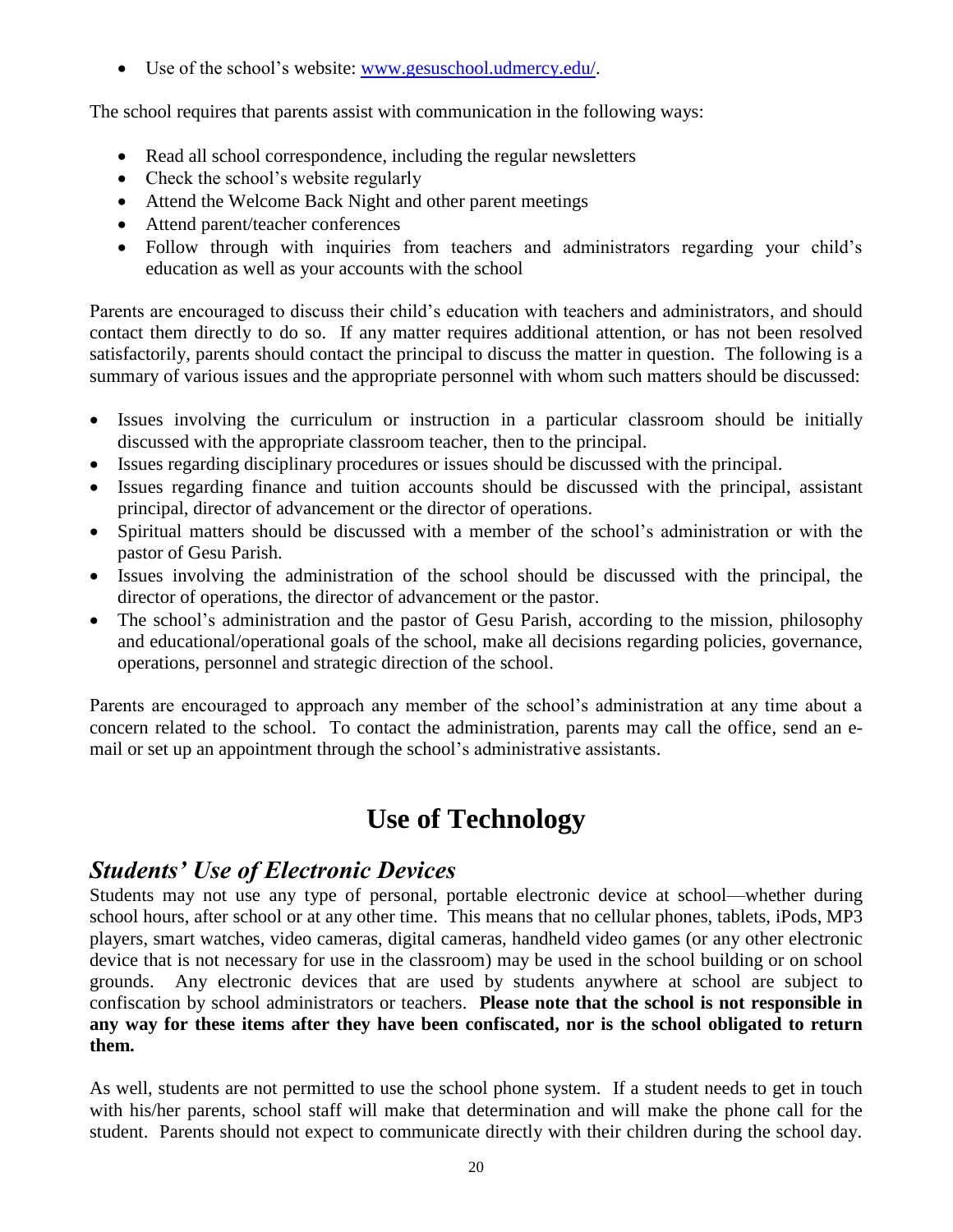For this reason, making plans with your child before the beginning of the school day is essential. If a child needs to be notified of an emergency, please contact the school office.

#### *Computer and Online Practices*

Gesu School provides technology resources to its students and staff for educational and administrative purposes. The goal in providing these resources is to promote educational excellence at the school by facilitating resource sharing, innovation and communication with the support and supervision of teachers, staff, administration and parents. The use of the school's technology resources is a privilege, not a right.

With access to computers comes the potential accessibility of material that may not be considered educationally relevant or may even be objectionable in the context of the school setting. However, Gesu School believes that the value of online information, interaction, and research capabilities outweighs the possibility that users may obtain material that is not consistent with the educational goals of the school.

Proper behavior, as it relates to the use of online technology, is no different than proper behavior in all other aspects of Gesu School activities. All users are expected to use computers and related technology in a responsible, ethical, and civil manner. The following activities are prohibited with regard to the use of the school's computers, network and online-access capabilities:

- 1. Violating students' rights to privacy and/or confidentiality
- 2. Unauthorized disclosure, use, or dissemination of personal identification information
- 3. Attempting any unauthorized access, including hacking of any computer or network
- 4. Downloading inappropriate materials
- 5. Forwarding or reposting another individual's personal communication without that individual's prior consent
- 6. Violating copyright law
- 7. Using the school's technology resources for personal financial gain, credit card fraud, electronic forgery, illegal activity or political purposes
- 8. Downloading, installing or storing software on a school computer without the approval of the school's administration
- 9. Changing or attempting to alter any configuration, program or password on any computer or network
- 10. Using a school computer without knowledge/approval of the appropriate school personnel
- 11. Using inappropriate language, pictures or gestures in any form on the Internet
- 12. Using the Internet for entertainment
- 13. Using the Internet for unauthorized purchases

Teachers and administration provide guidance to students regarding Internet use, and, to the best of their ability, monitor students' use of the Internet as a regular instructional activity. However, the Internet is fundamentally an open environment that has its share of pitfalls even when used wisely. Therefore, we encourage parents to have frank discussions with their children about ways in which the Internet should and should not be used.

Parents/guardians must sign a Technology Acceptable-Use Consent form before a student is given access to the school's Internet resources. Teachers/administration or the parent/guardian may withdraw student Internet-access privileges at any time.